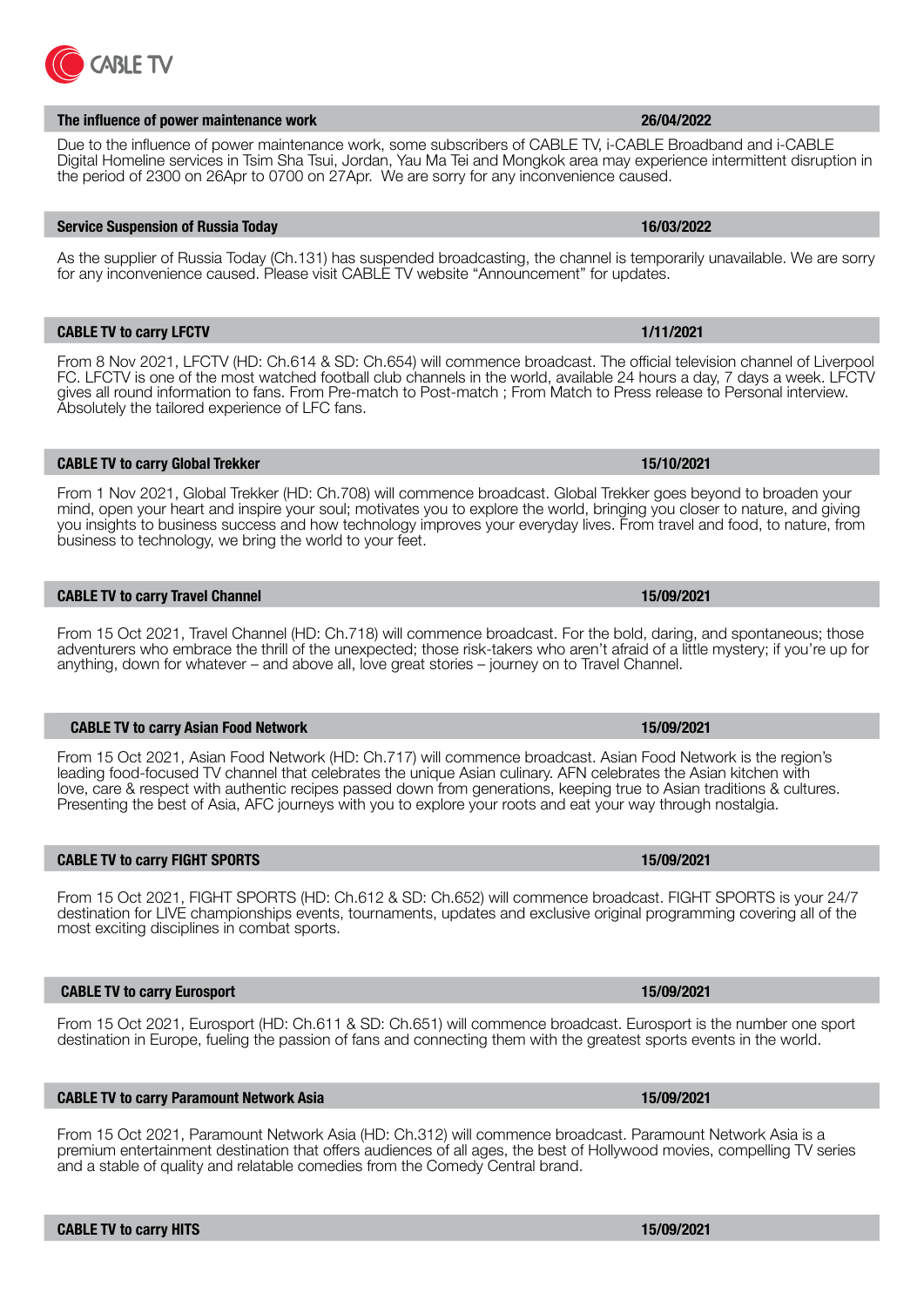

From 1 Oct 2021, HITS (HD: Ch.310) will commence broadcast. HITS brings you the greatest TV ever created – all in one place. Watch your all-time favourite shows in never-before-seen HD quality, including comedies, dramas, British classics, otherworldly shows and award-wining mini-series.

### **CABLE TV to carry HITS MOVIES 15/09/2021**

From 1 Oct 2021, HITS MOVIES (HD: Ch.213) will commence broadcast.. HITS MOVIES features iconic stars in a lineup of hit films from a wide range of genres including action/adventure, comedy, thrillers and westerns. This is a playlist that viewers of all ages will fall in love with.

**CABLE TV to carry TechStorm 31/08/2021**

From 15 Sep 2021, TechStorm (HD: Ch.610) will commence broadcast. TechStorm entertains with the best of Asian esports and technology centric content on HD premium quality. Catch first and exclusive investment pitch reality shows such as Shark Tank US, Shark Tank Australia, first hand reviews of latest gadgets, innovative technology on The Gadget Show and Innovation Nation. For fans of esports and gaming, there's popular competitive tournaments such as Dota 2 and CS:GO. Plus exclusive in-house production series TechStorm Originals on Asia's billion dollar unicorns, business titans, Asian esports gamers and streamers.

### **CABLE TV to carry euronews (Por) 31/08/2021**

From 15 Sep 2021, euronews (Por) (SD: Ch.137) will commence broadcast. euronews (Por) is Europe's news channel covering world news from a European perspective in Portuguese language.

# **CABLE TV to carry euronews (Eng) 31/08/2021**

From 15 Sep 2021, euronews (Eng) (SD: Ch.136) will commence broadcast. euronews (Eng) is Europe's news channel covering world news from a European perspective in English language.

### **CABLE TV Channels Update 31/08/2021**

From 1 Nov 2021, ZooMoo (Ch.518) will cease to broadcast.

**Channel Updates 31/08/2021**

Since Disney, FOX and FOX Sports will cease broadcasting in South East Asia, below channels will be terminated from 1 October 2021.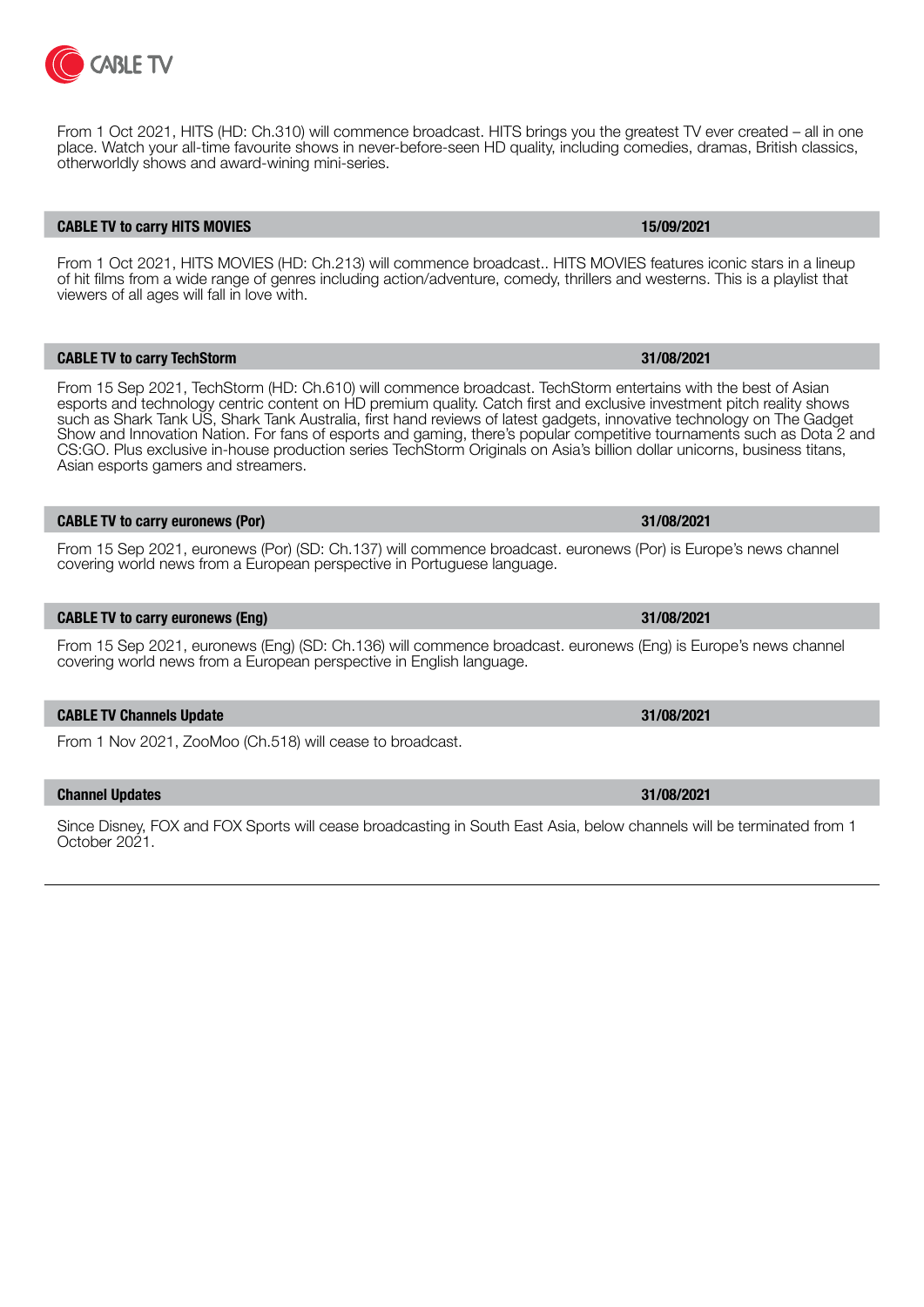| <b>Channel</b>    | <b>Channel Name (English)</b> | <b>Channel Name (Chinese)</b> |
|-------------------|-------------------------------|-------------------------------|
| Ch123             | <b>FOX News</b>               | <b>FOX News</b>               |
| Ch <sub>205</sub> | Star Chinese Movies Legend    | 衛視卡式台                         |
| Ch214             | <b>FOX Movies</b>             | <b>FOX Movies</b>             |
| Ch <sub>215</sub> | <b>FOX Family Movies</b>      | <b>FOX Family Movies</b>      |
| Ch <sub>216</sub> | <b>FOX Action Movies</b>      | <b>FOX Action Movies</b>      |
| Ch311             | <b>FOX</b>                    | <b>FOX</b>                    |
| Ch <sub>312</sub> | FOXIife                       | FOXIife                       |
| Ch313             | FX.                           | FХ                            |
| Ch516             | Baby TV                       | Baby TV                       |
| Ch <sub>530</sub> | <b>Disney Channel</b>         | Disney Channel                |
| Ch <sub>531</sub> | Disney Junior                 | Disney Junior                 |
| Ch611/651         | <b>FOX Sports</b>             | <b>FOX Sports</b>             |
| Ch612/652         | FOX Sports 2                  | FOX Sports 2                  |
| Ch613/653         | FOX Sports 3                  | FOX Sports 3                  |
| Ch703/753         | Nat Geo People                | 國家地理悠人頻道                      |

# **Blue Ant Entertainment will be renamed to ROCK Entertainment 01/08/2021**

Blue Ant Entertainment will be renamed to ROCK Entertainment on 1 Sep 2021. ROCK Entertainment is the best mix of reality, drama, movies and late night talk shows.

# **Blue Ant Extreme will be renamed to ROCK Extreme 01/08/2021**

Blue Ant Extreme will be renamed to ROCK Extreme on 1 Sep 2021. ROCK Extreme is the home for unusual, adrenaline pumping, exciting and down-right funny content.

# **Sports Channels Updates 31/07/2021**

**CABLE TV** 

From 1 Sep 2021, beIN Sports 1 (Ch.614 & 654)/ beIN Sports 2 (Ch.615 & 655) and beIN Sports MAX (Ch.616 & 656) will cease broadcasting; Meanwhile, Liverpool TV (Ch. 654) will commence broadcast soon. Liverpool TV offers a wide range of exciting football, club- related programs & matches 24 hours a day.

# **CABLE TV Channel Updates 13/07/2021**

Since the Olympic Games Tokyo 2020 is just around the corner, starting from 20 Jul 2021 (6:00 am) to 9 Aug 2021 (6:00 am), CABLE TV will make below arrangements to invite Hong Kong citizens to support Hong Kong athletes: HD Channel Channel Name Updates Ch.601 i-CABLE HD Sports Channel **Ch.601** Olympics 601

- Ch.602 HD Sports Plus 1 **Decision 1** Olympics 602 Ch.604 HD Sports Plus 2 **Details 10** Olympics 604
- Ch.605 HD Sports Plus 3 Olympics 605

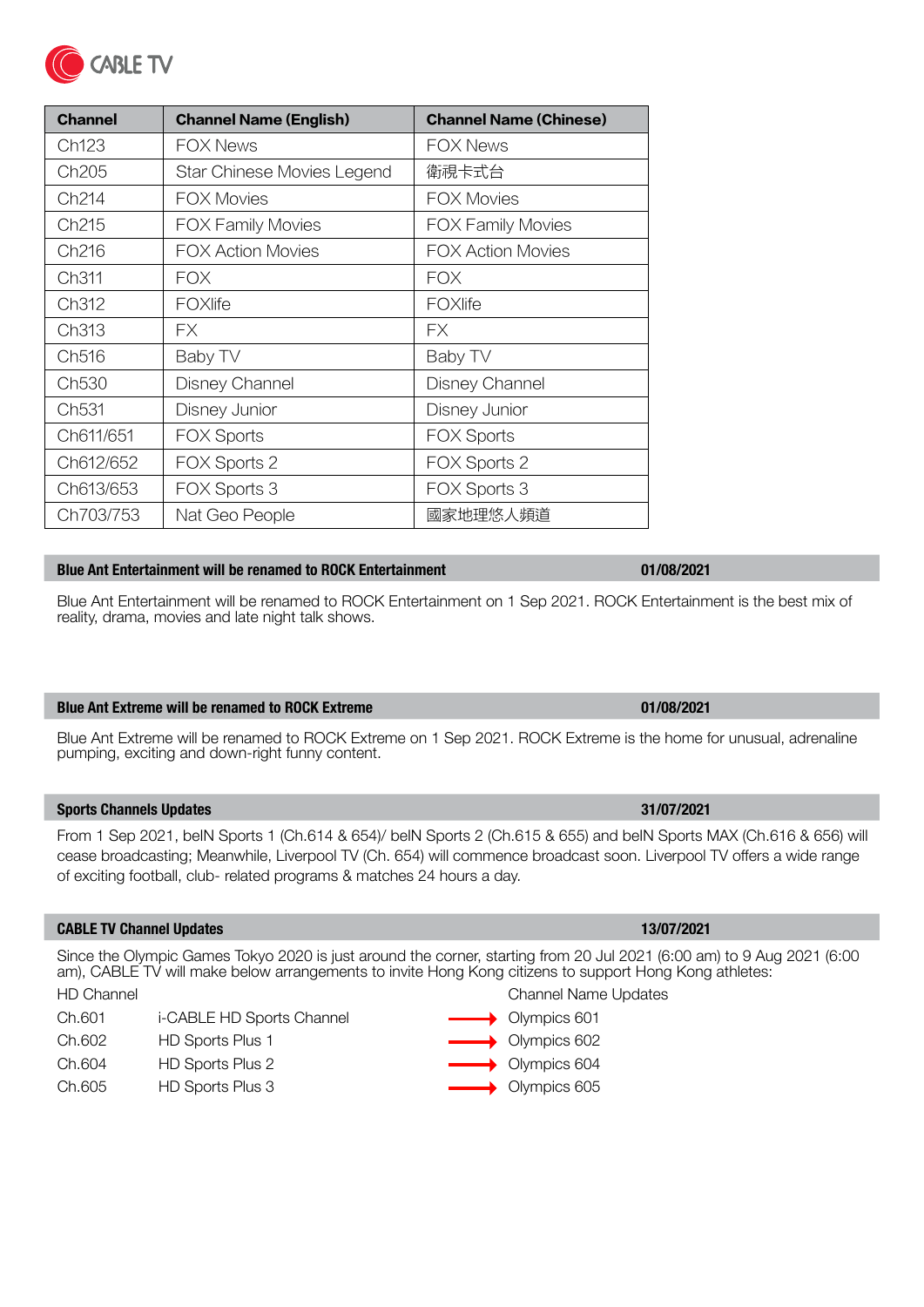

| SD Channel |                        | <b>Channel Name Updates</b>    |
|------------|------------------------|--------------------------------|
| Ch.661     | i-CABLE Sports Channel | $\longrightarrow$ Olympics 661 |
| Ch.662     | Sports Plus 1          | $\longrightarrow$ Olympics 662 |
| Ch.664     | Sports Plus 2          | $\longrightarrow$ Olympics 664 |
| Ch.665     | Sports Plus 3          | $\longrightarrow$ Olympics 665 |

\* Olympics 605 (Ch.605) and Olympics 665 (Ch.665) are not applicable to CABLE Express Service (Satellite Transmission). \* Live Olympic football / Basketball / volleyball events will be available on hd603 (Ch.603). Broadcast schedule is subject to change and final confirmation.

# **Service Charge Update 02/06/2021**

From 1 July 2021, the Additional Service Rates will be updated. For details of additional service rates, please refer to the below link:

http://www.cabletv.com.hk/en/editor.php?id=MTIx

# **Zee News will be upgraded to WION 22/04/2021**

Zee News will be upgraded to WION on 31 May 2021.

# **CABLE TV to carry Sky News 07/04/2021**

From 30 April 2021, Sky News (SD: Ch.121) will commence broadcast. Sky News delivers up-to-the-minute global coverage and authoritative impartial analysis. The channel is renowned for the speed of its coverage and flexibility in reporting live news.

# **CABLE TV Channels Update 01/03/2021**

From 3 Apr 2021, Fix & Foxi (Ch.519) will cease to broadcast.

# **CABLE TV to carry DW (English) 23/02/2021**

From 15 March 2021, DW (English) (SD: Ch.139) will commence broadcast. DW (English) offerings convey Germany as a liberal democracy rooted in European culture, providing a forum for German (and other) points of view on important topics, with the aim of promoting understanding and the exchange of ideas among different cultures and peoples.

# **CABLE TV to carry Hunan TV International 07/01/2021**

From 20 January 2021, Hunan TV International (SD: Ch.336) will commence broadcast. Hunan TV International is one of the most famous entertainment channels in China, including a large number of popular reality shows.

# **MTV China will be upgraded to MTV Asia 31/12/2020**

MTV China will be upgraded to MTV Asia on 1 Feb 2021.

### **CABLE TV Channels Update 31/12/2020**

Comedy Central Asia Content revamp. Channel 324 will cease to broadcast from 1 Feb 2021. Stay tuned to FANhub VOD - Comedy Central Asia for HD contents.

# **CABLE TV to carry France 24 (French) 31/12/2020**

From 15 January 2021, France 24 (French) (SD: Ch.134) will commence broadcast. International news 24/7 in French. France 24 (French) offers an international news bulletin every half hour, with in-depth reports, debates, features, interviews and more, completing the line-up.

### **CABLE TV to carry France 24 (English) 31/12/2020**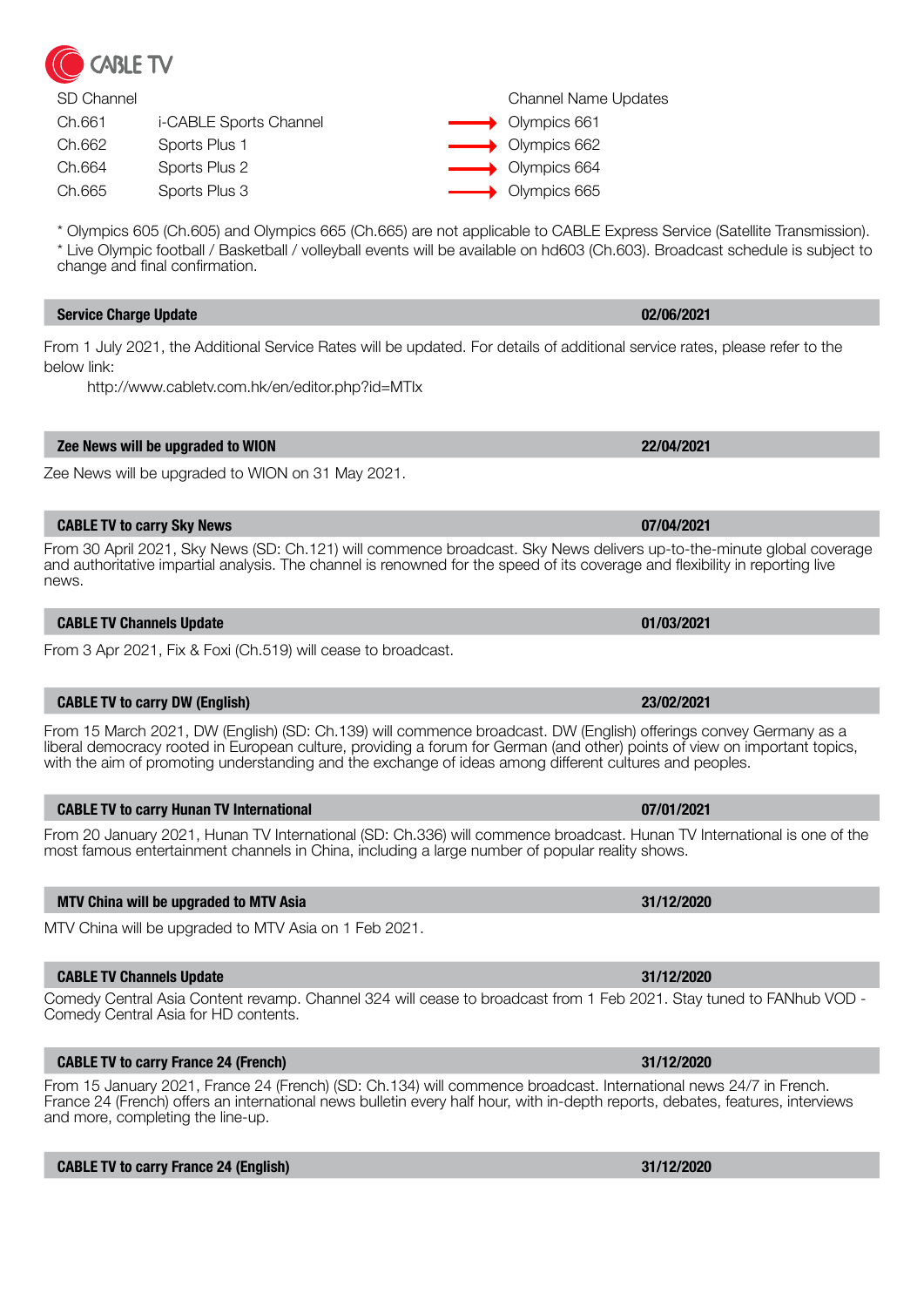# **CABLE TV Channels Update 26/11/2020**

and more, completing the line-up.

From 31 Dec 2020, ducktv (Ch.520) will cease to broadcast.

# **CABLE TV to carry Al Jazeera English 23/11/2020**

From 15 December 2020, Al Jazeera English (SD: Ch.133) will commence broadcast. Al Jazeera English provides international news and current affairs with fearless reporting, award- winning programming and local perspectives, rooted in the belief that everyone has a story worth hearing.

From 15 January 2021, France 24 (English) (SD: Ch.135) will commence broadcast. International news 24/7 in English. France 24 (English) offers an international news bulletin every half hour, with in-depth reports, debates, features, interviews

# **CABLE TV to carry Outdoor Channel 19/10/2020**

Outdoor Channel (HD: Ch709 / SD: Ch761) commences broadcast from 27 October 2020. Outdoor Channel is a specially curated play-list of adventure, lifestyle, entertainment and wildlife programming, features an exclusive line-up of larger than life adventure hungry outdoor loving personalities with shows that will thrill, enlighten and entertain, which is the zone for REAL. LIFE. ADVENTURE.

# **CABLE TV to carry Russia Today 24/08/2020**

From 1 October 2020, Russia Today (Ch.131) will commence broadcast. First Russian international news channel in English bringing politics, ethnography, entertainment, history and culture in Russian aspect.

# **CABLE TV Premier HD Pack Channel Update 17/08/2020**

From 18 Aug, 2020, My Cinema Europe (HD: Ch202 & SD: Ch252) will commence broadcast for CABLE TV Premier HD Pack.

# **CABLE TV Channels Update 18/05/2020**

From 18 Jun 2020, ZJTV (Ch.335) will cease broadcast.

# **CABLE TV to carry My Cinema Europe 18/05/2020**

My Cinema Europe (HD: Ch202 / SD:Ch252) commences broadcast from 18 May 2020. My Cinema Europe showcases the best of the European movie world: top-notch films with impact, variety, passion, character, and so much more. MCE is a Premium movie service, covering new releases, box-office hits, award winners, festival hits and

# **CABLE TV Channels Update 08/04/2020**

great classics.

From 15 May 2020, Sky News (Ch.121) will cease broadcast.

# **CABLE TV HD Basic Pack - CABLE Express Service (Satellite Transmission) Channels Update 01/04/2020**

From 9 Apr 2020, Blue Ant Entertainment (Ch.378) will commerce broadcast.

# **CABLE TV Channels Update 27/03/2020**

From 1 May 2020, Creation TV (Ch.15) will cease broadcast.

# **CABLE TV Channels Update 28/02/2020**

From 1 Apr 2020, TEN Cricket (Ch.622) will cease broadcast.

# **CABLE TV Channels Update 28/02/2020**

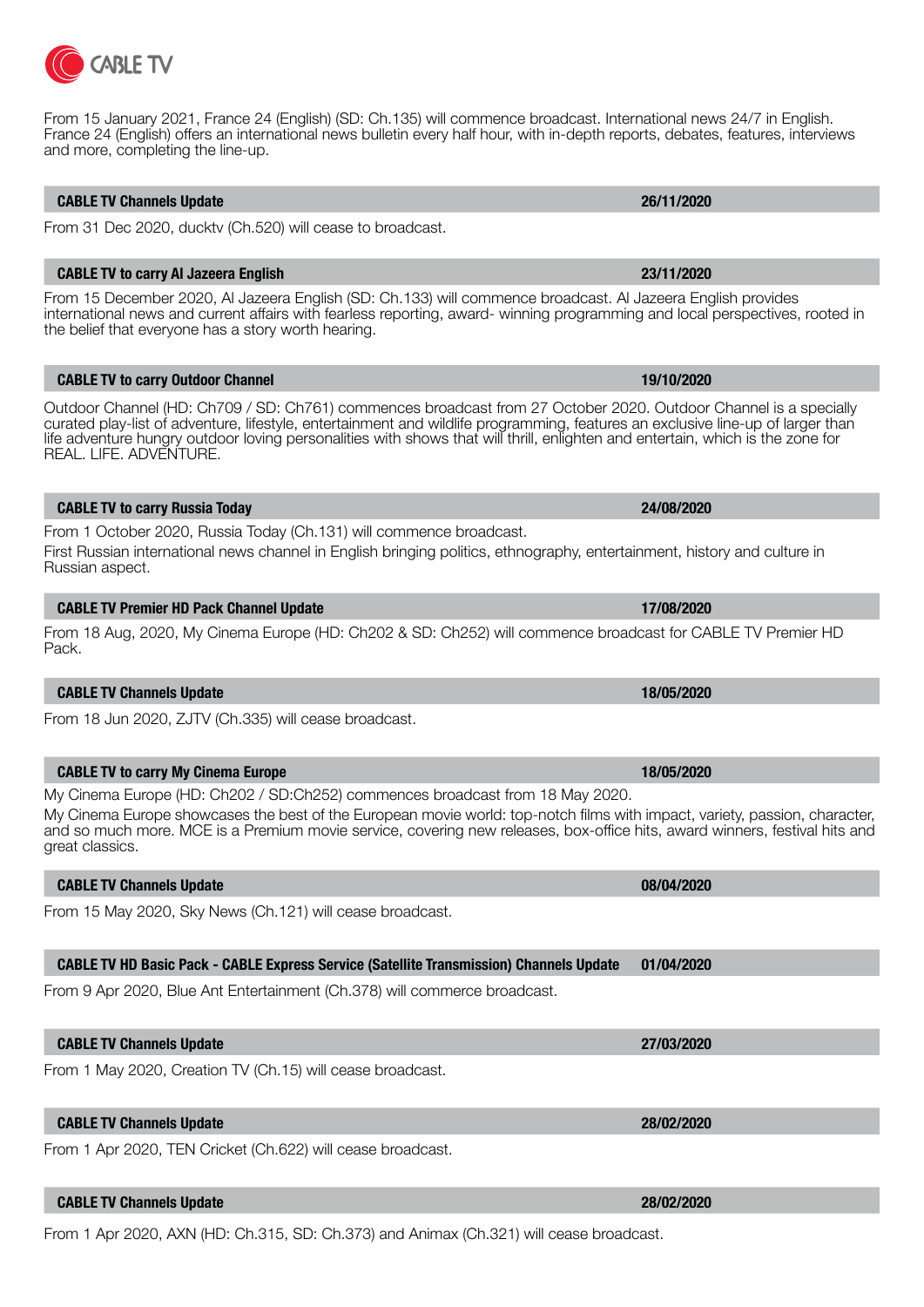# **CABLE TV Channels Update 21/01/2020**

# Channel Cosmos (Ch.904) will cease broadcast from 25 Feb 2020 and Channel Fire (Ch.902) will commence broadcast on 18 Feb 2020.

# **CABLE OTT Channel Update 03/12/2019**

From 3 Dec 2019, i-CABLE Live News Channel (Ch.110) has been added in CABLE OTT Package

**CABLE TV Lifestyle HD Pack and CABLE TV Premier HD Pack Channel Update 05/11/2019** From 6 Dec, 2019, Channel Cosmo (Ch.904) will cease broadcast for CABLE TV Lifestyle HD Pack and CABLE TV Premier HD Pack.

# From 19 December 2019, two new exclusive live horse racing channels will be added - Horse Racing 1 (Ch.668) & Horse Racing 2 (Ch.669)

From 3 December 2019, channels will revamp as below :

- 1. Cable No.1 Channel (Ch.04) Entertainment Channel (HD: Ch.301, SD: Ch.371) Entertainment Channel (HD: Ch.301, SD: Ch.371)<br>Drama Channel (HD: Ch.302, SD: Ch.372)<br>Drama Channel (HD: Ch.302, SD: Ch.372) (HD: Ch.301, SD: Ch.371). 2. HMC (HD: Ch.217, SD: Ch.252) Movie 1 (HD: Ch.201, SD: Ch.251) Movie 1 (HD: Ch.201, SD: Ch.251) <br>Cable Movie Classics (Ch.202) <br>Cable Movie Classics (Ch.202)
- 

From 2 December 2019 (10pm), i-CABLE Children Channel (Ch.501) will cease broadcast.

**CABLE TV Channels Update 21/10/2019**

| From 21 November 2019, Odds Express (Ch.606) will cease broadcast. |  |
|--------------------------------------------------------------------|--|

# **CABLE TV Channels Update 01/07/2019**

From 1 August 2019, Weather (Ch.6), Top News (Ch.107), Sports Time (Ch.600) and CAT Preview Channel (Ch.900) will cease broadcast.

# **CABLE TV CABLE DIY Channel Update 29/03/2019**

From 2 Apr 2019, Ch.375 Fashion TV will commence broadcast.

# **CABLE TV CABLE OTT Channel Update 29/03/2019**

From 2 Apr 2019, Ch.375 Fashion TV will commence broadcast.

# **CABLE TV CABLE DIY Channels Update 28/09/2018**

From 30 October 2018, 3 new channels will commence broadcast:

- 1. Ch.112 CCTV-4
- 2. Ch.654 beIN SPORTS 1
- 3. Ch.655 beIN SPORTS 2



3. Sports Channel (HD: Ch.602, SD: Ch.662)<br>Soccer Betting (Ch.604) <sup>3.</sup> Sports Plus 2\* (HD: Ch.604, SD: Ch.664)<br>Sports Plus (Ch.605) {\be renamed as Sports Plus 2\* (HD: Ch.604, SD: Ch.664) Soccer Betting (Ch.604) **Will be renamed as Sports Plus 2<sup>\*</sup> (HD: Ch.604, SD: Ch.664**) Sports Plus (Ch.605) Sports Plus 3\* (HD: Ch.605, SD: Ch.665) \*Broadcast live matches

**CABLE TV Channels Update 01/11/2019**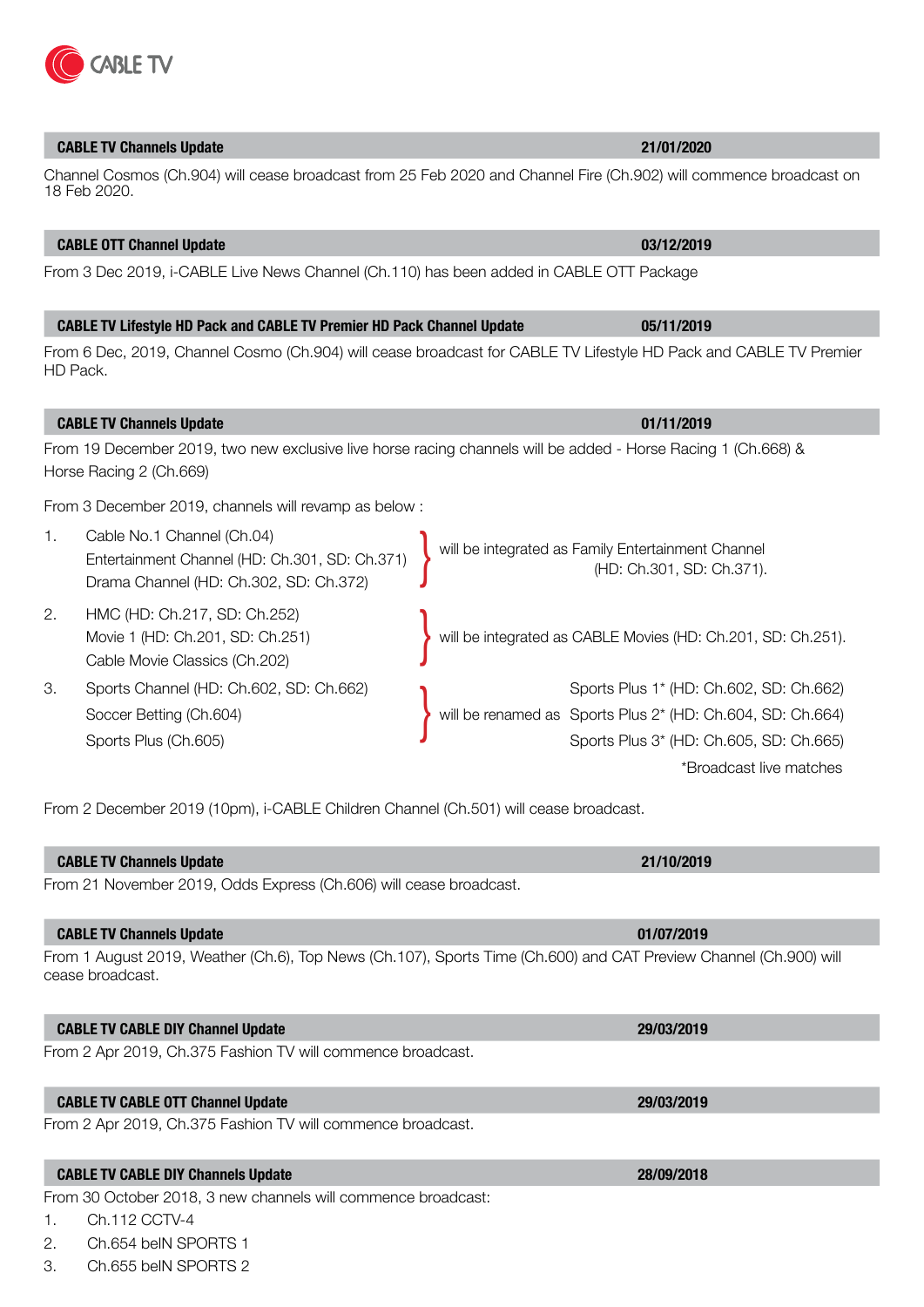

Also, below channels will cease from 30 October 2018.

- 1. Ch.304 Phoenix Hong Kong Channel
- 2. Ch.375 Fashion TV
- 3. Ch.753 Nat Geo People

# **CABLE TV Happy Family Pack - CABLE Express Service (Satellite Transmission) Channels Update 28/09/2018**

Also, below channels will cease from 30 October 2018.

- 1. Ch.253 Cine p.
- 2. Ch.755 TLC

### **CABLE TV HD Basic Pack - CABLE Express Service (Satellite Transmission) Channels Update 28/09/2018**

From 30 October 2018, 2 new channels will commence broadcast:

- 1. Ch.654 beIN SPORTS 1
- 2. Ch.655 beIN SPORTS 2
- Also, below channels will cease from 30 October 2018.
- 1. Ch.253 Cine p.
- 2. Ch.755 TLC

### **CABLE TV CABLE OTT Channels Update 28/09/2018**

From 30 October 2018, 3 new channels will commence broadcast:

- 1. Ch.112 CCTV-4
- 2. Ch.654 beIN SPORTS 1
- 3. Ch.655 beIN SPORTS 2

### **CABLE TV to carry beIN SPORTS 21/09/2018**

beIN SPORTS commences broadcast from 21 Sep 2018.

beIN SPORTS 1 (HD Channel 614 / SD Channel 654) will feature LIVE coverage of football leagues such as the French Ligue 1, Super Liga Argentina, Hyundai A-League as well as Davis Cup and other exhilarating motor racing content.

beIN SPORTS 2 (HD Channel 615 / SD Channel 655) offers a stellar selection of LIVE football action all year round including Italian Serie A, Turkish Super Lig, Major League Soccer (MLS), and other major sporting events

### **CABLE TV to carry ZooMoo 17/07/2018**

ZooMoo commences broadcast on Channel 518. ZooMoo programming engages and entertains children with the wonders of animals, to stimulate and develop their innate emotional connection with the natural world.

### **CABLE TV to carry Boomerang 29/06/2018**

Boomerang commences broadcast on Channel 512. It provides light-hearted fun moments with familiar family favourite shows including Tom and Jerry, Mr. Bean, Scooby-Doo, My Little Pony, Barbie and more!

### **Australia Plus will be renamed to ABC Australia 20/06/2018**

Australia Plus will be renamed to ABC Australia on 1 Jul 2018

### **CABLE TV Channels Update 20/06/2018**

New kids channels will commence broadcast from 20 June 2018:

- 1. DreamWorks (Ch. 510) brings the DreamWorks' movie heroes to the small screen to star in TV shows, featuring Emmy® award-winning, original television series.
- 2. Nick Jr. (Ch. 515) a channel for kids 2 to 7! SMART and FUN content in a safe environment that kids love.

### **Movie 2 will be renamed to Cable Movie Classics on Jun 13 01/06/2018**

Cable Movie Classics is a 24-hour channel with selection of quality movies around the world.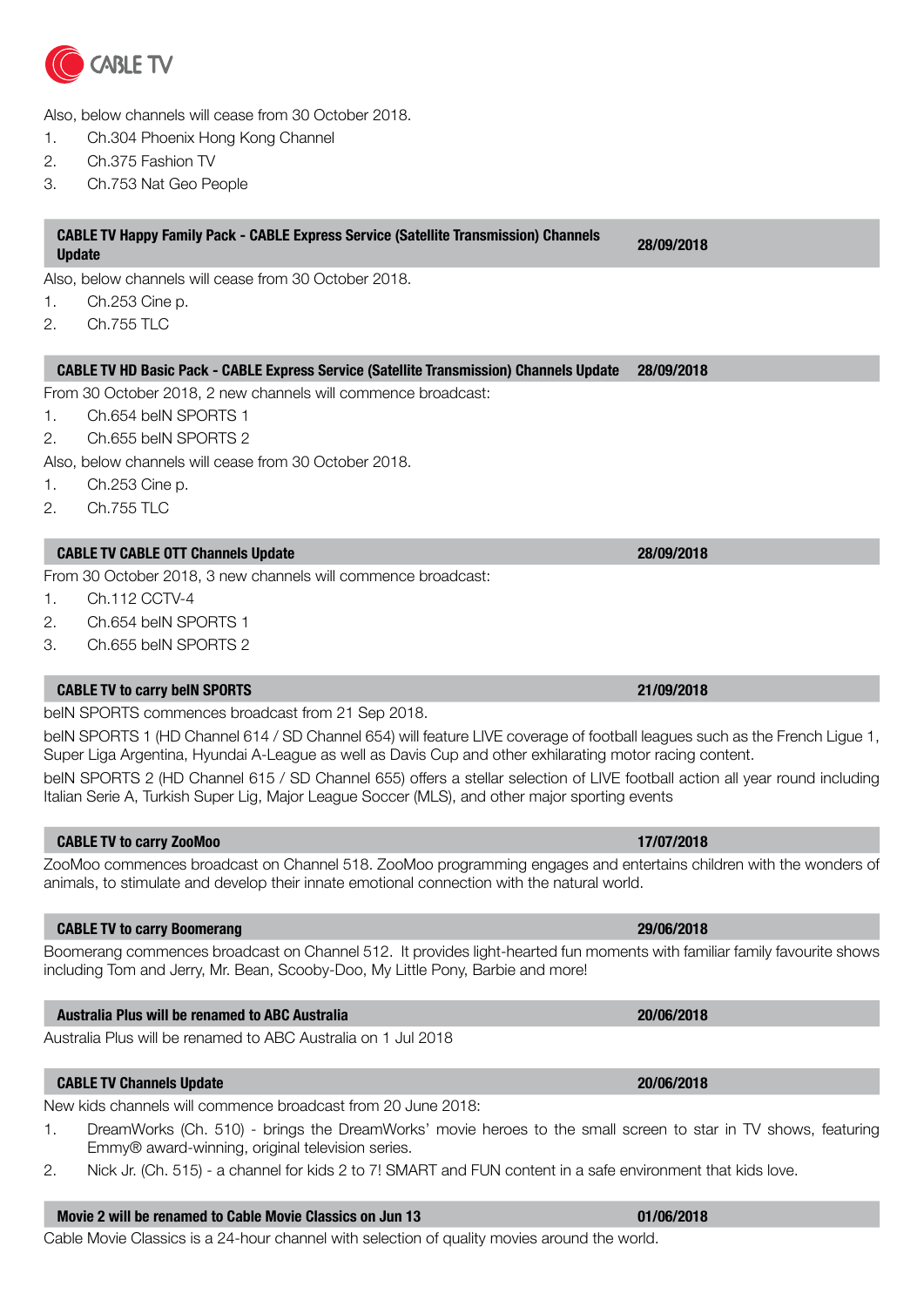

|                  | Sports Illustrated 1 rebrands to ASN on 1 June 2018                                      |                          | 01/06/2018                                                                                                                                                                                                                                                                                                                                                                         |
|------------------|------------------------------------------------------------------------------------------|--------------------------|------------------------------------------------------------------------------------------------------------------------------------------------------------------------------------------------------------------------------------------------------------------------------------------------------------------------------------------------------------------------------------|
|                  |                                                                                          |                          | ASN is the home of American sports in Asia. It is a sports channel with live and exclusive coverage of the National Football<br>League (NFL), one of the largest sports leagues in the world. Additionally, catch the action of the National Hockey League (NHL)<br>and fierce rivalries in the NCAA basketball and football competitions, plus eSports programs & magazine shows. |
|                  | <b>CABLE TV to carry Live News HD</b>                                                    |                          | 24/05/2018                                                                                                                                                                                                                                                                                                                                                                         |
|                  | briefings and Legislative Council meetings.                                              |                          | Live News HD commences broadcast on Channel 110. The channel is destination for live broadcasting of major local press                                                                                                                                                                                                                                                             |
|                  | <b>CABLE TV - Channels Number Update</b>                                                 |                          | 04/05/2018                                                                                                                                                                                                                                                                                                                                                                         |
|                  | Starting from 5 Jun 2018- 6am, Channels number would be updated as below for CABLE TV :  |                          |                                                                                                                                                                                                                                                                                                                                                                                    |
| Channels         |                                                                                          |                          | Channel No.(From 5 Jun 2018)                                                                                                                                                                                                                                                                                                                                                       |
| Ch45             | Cine p.                                                                                  |                          | Ch253                                                                                                                                                                                                                                                                                                                                                                              |
|                  | <b>CABLE TV - Channels Number Update</b>                                                 |                          | 24/04/2018                                                                                                                                                                                                                                                                                                                                                                         |
|                  | Starting from 24 May 2018- 6am, Channels number would be updated as below for CABLE TV : |                          |                                                                                                                                                                                                                                                                                                                                                                                    |
| Channels         |                                                                                          |                          | Channel No.(From 24 May 2018)                                                                                                                                                                                                                                                                                                                                                      |
| Ch69             | <b>CNN HLN News</b>                                                                      |                          | Ch125                                                                                                                                                                                                                                                                                                                                                                              |
| Ch8              | Finance Info Channel                                                                     | $\overrightarrow{ }$     | Ch151                                                                                                                                                                                                                                                                                                                                                                              |
| Ch9              | News Channel                                                                             |                          | Ch152                                                                                                                                                                                                                                                                                                                                                                              |
| Ch10             | Live News Channel                                                                        | $\longrightarrow$        | Ch153                                                                                                                                                                                                                                                                                                                                                                              |
| Ch79             | PhoenixInfonews                                                                          | $\longrightarrow$        | Ch154                                                                                                                                                                                                                                                                                                                                                                              |
| Ch47             | <b>TCM</b>                                                                               | $\frac{1}{\sqrt{1}}$     | Ch220                                                                                                                                                                                                                                                                                                                                                                              |
| Ch41             | Movie 1                                                                                  |                          | Ch <sub>251</sub>                                                                                                                                                                                                                                                                                                                                                                  |
| Ch43             | <b>HMC</b>                                                                               |                          | Ch <sub>252</sub>                                                                                                                                                                                                                                                                                                                                                                  |
| Ch12             | <b>Entertainment Channel</b>                                                             | $\rightarrow$            | Ch <sub>371</sub>                                                                                                                                                                                                                                                                                                                                                                  |
| Ch <sub>22</sub> | <b>AXN</b>                                                                               | $\overline{\phantom{0}}$ | Ch373                                                                                                                                                                                                                                                                                                                                                                              |
| Ch16             | Cartoon Network                                                                          |                          | Ch511                                                                                                                                                                                                                                                                                                                                                                              |
| Ch18             | Channel 18                                                                               | $\longrightarrow$        | Ch618                                                                                                                                                                                                                                                                                                                                                                              |
| Ch52             | National Geographic                                                                      |                          | Ch752                                                                                                                                                                                                                                                                                                                                                                              |
| Ch53             | <b>Discovery</b>                                                                         |                          | Ch754                                                                                                                                                                                                                                                                                                                                                                              |
|                  | <b>CABLE TV HD Basic Pack and Mega Pack Channels update</b>                              |                          | 07/04/2018                                                                                                                                                                                                                                                                                                                                                                         |
|                  | From 8 April 2018, 6 new channels will commence broadcast:                               |                          |                                                                                                                                                                                                                                                                                                                                                                                    |
| 1.               | Ch.611 FOX Sports HD                                                                     |                          |                                                                                                                                                                                                                                                                                                                                                                                    |
| 2.               | Ch.612 FOX Sports 2 HD                                                                   |                          |                                                                                                                                                                                                                                                                                                                                                                                    |
| З.               | Ch.613 FOX Sports 3 HD                                                                   |                          |                                                                                                                                                                                                                                                                                                                                                                                    |
| 4.               | Ch.651 FOX Sports SD                                                                     |                          |                                                                                                                                                                                                                                                                                                                                                                                    |
| 5.               | Ch.652 FOX Sports 2 SD                                                                   |                          |                                                                                                                                                                                                                                                                                                                                                                                    |
| 6.               | Ch.653 FOX Sports 3 SD                                                                   |                          |                                                                                                                                                                                                                                                                                                                                                                                    |
|                  | <b>CABLE TV to carry the Channels</b>                                                    |                          | 04/04/2018                                                                                                                                                                                                                                                                                                                                                                         |
|                  |                                                                                          |                          |                                                                                                                                                                                                                                                                                                                                                                                    |

5 channels commences broadcast from 4 April 2018:

- 1. Asia YOYO TV (Ch.502) A leading mandarin channel for kids and families and provides educational contents in lively ways
- 2. Da Vinci (Ch.513) Discover a world of possibilities with hours of hand-picked, educational entertainment from Da Vinci Kids. Be amazed every day – at home and on the go.
- 3. Fix & Foxi (Ch.519) Fix&Foxi Channel is hosted by the adorable and famous twin foxes and has a blend of 2D, CGI animated and live action shows. Fix&Foxi has classic characters, first run and brand new shows which are perfectly designed for children and families.
- 4. Duck TV (Ch.520) Ducktv is a TV channel for children between 6 and 36 months of age. ducktv provides the smallest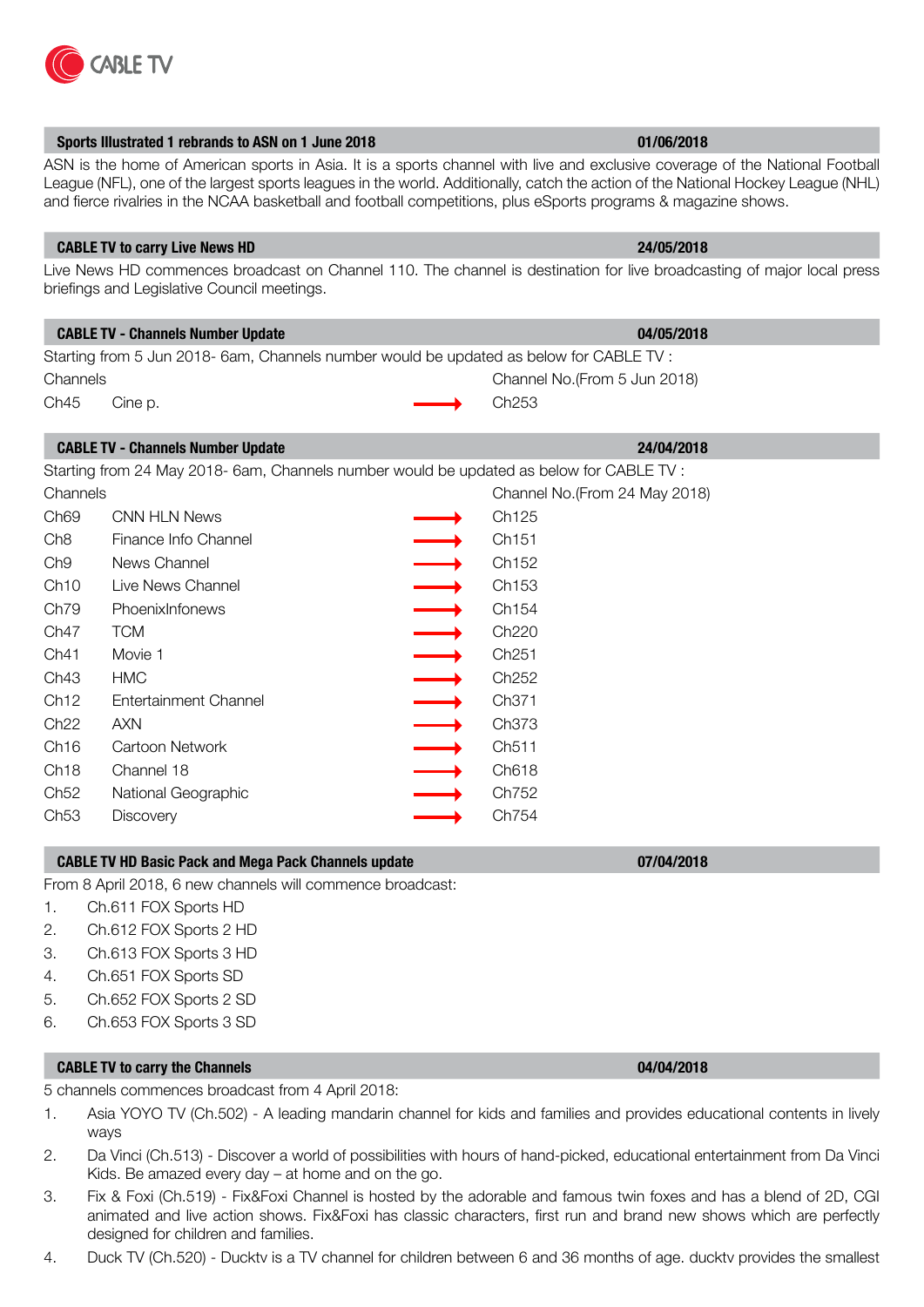

viewers with non-violent content, not interrupted by any advertisements. ducktv helps little children to improve their skills, their knowledge, to explore the outside world and together with their families watch the programming created under child psychologist supervision, according requests of this age group of TV viewers.

5. Pet Club TV (Ch.730) - Pet Club TV is Asia' s first television network devoted to all kinds of pets and the people who love them: dogs, cats, birds, hamsters, goldfish, snakes, lizards, tarantulas. Pet Club TV brings you all you need to know about your dearest companions!

|                                                                                         | <b>CABLE TV - Channels Number Update</b> | 03/04/2018 |                               |
|-----------------------------------------------------------------------------------------|------------------------------------------|------------|-------------------------------|
| Starting from 8 May 2018- 6am, Channels number would be updated as below for CABLE TV : |                                          |            |                               |
| Channels                                                                                |                                          |            | Channel No. (From 8 May 2018) |
| Ch110                                                                                   | <b>Top News</b>                          |            | Ch <sub>107</sub>             |
| Ch <sub>208</sub>                                                                       | Finance Info Channel                     |            | Ch <sub>108</sub>             |
| Ch <sub>209</sub>                                                                       | News Channel                             |            | Ch <sub>109</sub>             |
| Ch151                                                                                   | DW (Deutsch)                             |            | Ch140                         |
| Ch <sub>67</sub>                                                                        | Russia Today                             |            | Ch131                         |
| Ch76                                                                                    | Channel News Asia                        |            | Ch <sub>130</sub>             |
| Ch <sub>70</sub>                                                                        | <b>CCTV-News</b>                         |            | Ch111                         |
| Ch73                                                                                    | <b>ETTV AsiaNews</b>                     |            | Ch114                         |
| Ch <sub>241</sub>                                                                       | hd Movie 1                               |            | Ch <sub>201</sub>             |
| Ch42                                                                                    | Movie 2                                  |            | Ch <sub>202</sub>             |
| Ch <sub>245</sub>                                                                       | HD Cine p.                               |            | Ch <sub>218</sub>             |
| Ch <sub>17</sub>                                                                        | ETTV Asia                                |            | Ch <sub>331</sub>             |
| Ch20                                                                                    | <b>Phoenix Chinese Channel</b>           |            | Ch376                         |
| Ch33                                                                                    | <b>Fashion TV</b>                        |            | Ch375                         |
| Ch <sub>134</sub>                                                                       | <b>JET TV</b>                            |            | Ch335                         |
| Ch155                                                                                   | <b>RTPi</b>                              |            | Ch350                         |
| Ch <sub>95</sub>                                                                        | CCTV-11-Opera                            |            | Ch <sub>340</sub>             |
| Ch50                                                                                    | Nat Geo Wild                             |            | Ch751                         |
| Ch55                                                                                    | <b>Animal Planet</b>                     |            | Ch757                         |
|                                                                                         |                                          |            |                               |

# **CABLE TV HD Basic Pack (Satellite Transmission) Channels Update 03/04/2018**

From 24 April 2018, 5 new channels will commence broadcast:

- 1. Ch.214 FOX Movies
- 2. Ch.204 STAR Chinese Movies
- 3. Ch.651 FOX Sports
- 4. Ch.652 FOX Sports 2
- 5. Ch.653 FOX Sports 3.

Also, below channels will cease from 17 April 2018.

- 1. Ch.245 hd HMC
- 2. Ch.321 Animax
- 3. Ch.322 NHK World Premium
- 4. Ch.901 Channel Blue
- 5. Ch.902 Naughty Girls

# **CABLE TV HD Basic Pack (Satellite Transmission) Channels Update 03/04/2018**

From 24 April 2018, 2 new channels will commence broadcast: Ch.214 FOX Movies and Ch.204 STAR Chinese Movies.

# **CABLE TV to carry FOX Network Channels 01/04/2018**

4 new channels commenced broadcast from 13 March 2018: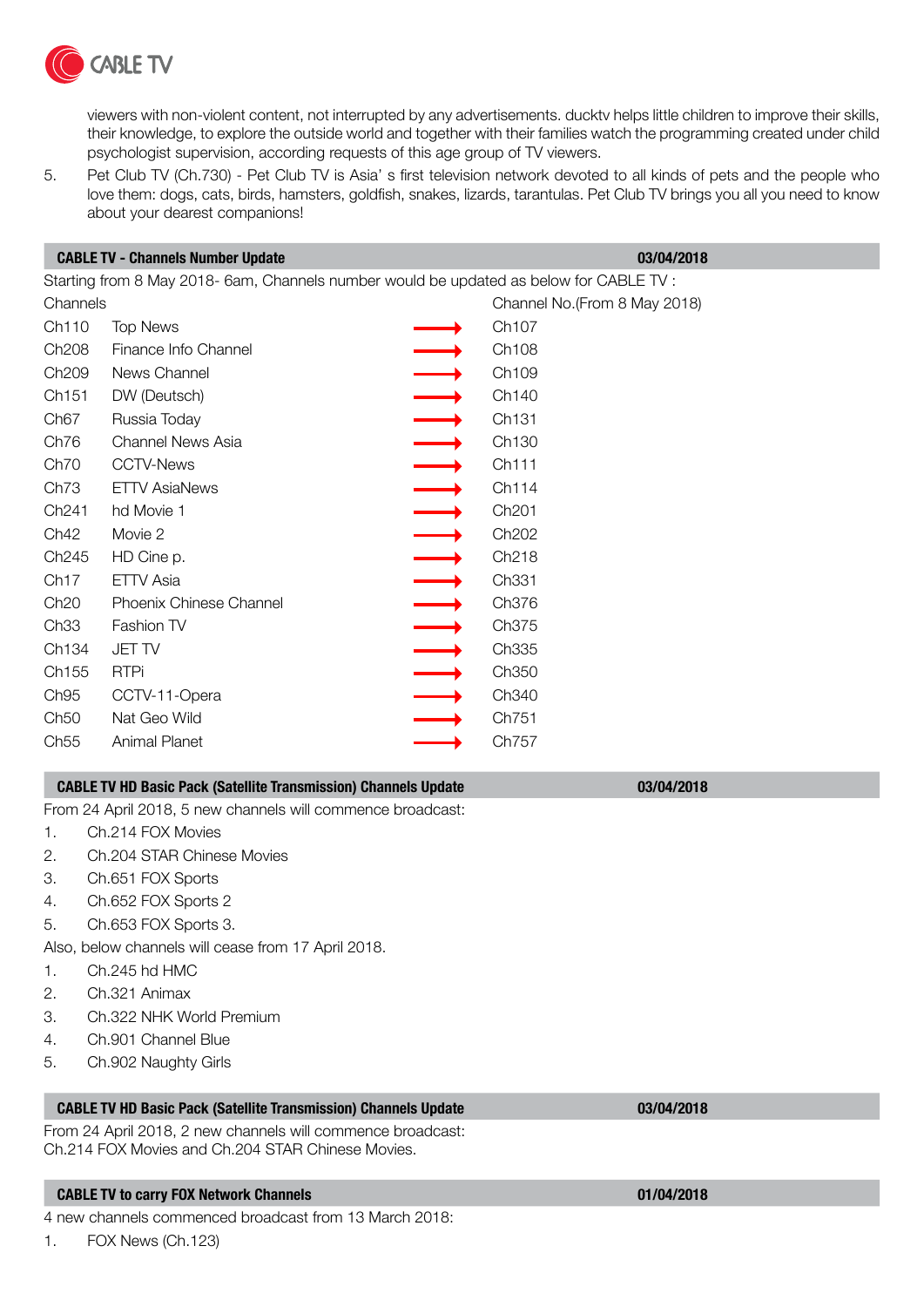

- 2. Sky News (Ch.121)
- 3. Baby TV (Ch.516)
- 4. Fox Sports, Fox Sports 2, Fox Sports 3 (Ch.651-653)

### **CABLE TV to carry FOX Network Channels 01/04/2018**

11 new channels commenced broadcast from 8 March 2018:

- 1. Star Chinese Movies (Ch.204)
- 2. SCM Legend (Ch.205)
- 3. FOX Movies (Ch.214)
- 4. FOX Family Movies (Ch.215)
- 5. FOX Action Movies (Ch.216)
- 6. FOX (Ch.311)
- 7. FOX Life (Ch.312)
- 8. FX (Ch.313)
- 9. Fox Sports, Fox Sports 2, Fox Sports 3 (Ch.611-613)

|                   | <b>CABLE TV Happy Family Pack (Satellite Transmission) Channels Update</b>               | 15/03/2018                     |
|-------------------|------------------------------------------------------------------------------------------|--------------------------------|
|                   | Starting from 17 Apr 2018- 6am, Channels number would be updated as below for CABLE TV : |                                |
| Channels          |                                                                                          | Channel No. (From 17 Apr 2018) |
| Ch277             | Fantastic TV (HD)                                                                        | Ch1                            |
| Ch <sub>7</sub>   | Fantastic TV                                                                             | Ch3                            |
| Ch75              | <b>BBC World News</b>                                                                    | Ch122                          |
| Ch154             | NHK World-Japan                                                                          | Ch126                          |
| Ch78              | CNBC HK                                                                                  | Ch127                          |
| Ch243             | hd HMC                                                                                   | Ch217                          |
| Ch222             | AXN HD                                                                                   | Ch315                          |
| Ch46              | <b>AMC</b>                                                                               | Ch323                          |
| Ch139             | Nickelodeon                                                                              | Ch514                          |
| Ch135             | <b>Disney Channel</b>                                                                    | Ch530                          |
| Ch136             | Disney Junior                                                                            | Ch531                          |
| Ch202             | hd202 (renumber to HD Sports Channel)                                                    | Ch601                          |
| Ch <sub>62</sub>  | i-CABLE Sports                                                                           | Ch661                          |
| Ch250             | Nat Geo Wild HD                                                                          | Ch701                          |
| Ch252             | National Geographic HD                                                                   | Ch702                          |
| Ch256             | Nat Geo People HD                                                                        | Ch703                          |
| Ch253             | Discovery HD                                                                             | Ch711                          |
| Ch <sub>254</sub> | TLC HD                                                                                   | Ch712                          |
| Ch257             | EVE HD                                                                                   | Ch713                          |
| Ch255             | Animal Planet HD                                                                         | Ch714                          |
| Ch258             | Discovery Science HD                                                                     | Ch715                          |
| Ch259             | <b>DMAX HD</b>                                                                           | Ch716                          |
| Ch54              | <b>TLC</b>                                                                               | Ch755                          |

|          | <b>CABLE TV - Channels Number Update</b>                                                |                         | 1/03/2018                     |
|----------|-----------------------------------------------------------------------------------------|-------------------------|-------------------------------|
|          | Starting from 3 Apr 2018- 6am, Channels number would be updated as below for CABLE TV : |                         |                               |
| Channels |                                                                                         |                         | Channel No. (From 3 Apr 2018) |
| Ch1      | CABLE No. 1 Channel                                                                     | $\longrightarrow$       | Ch4                           |
| Ch71     | CCTV-4                                                                                  | $\longrightarrow$ Ch112 |                               |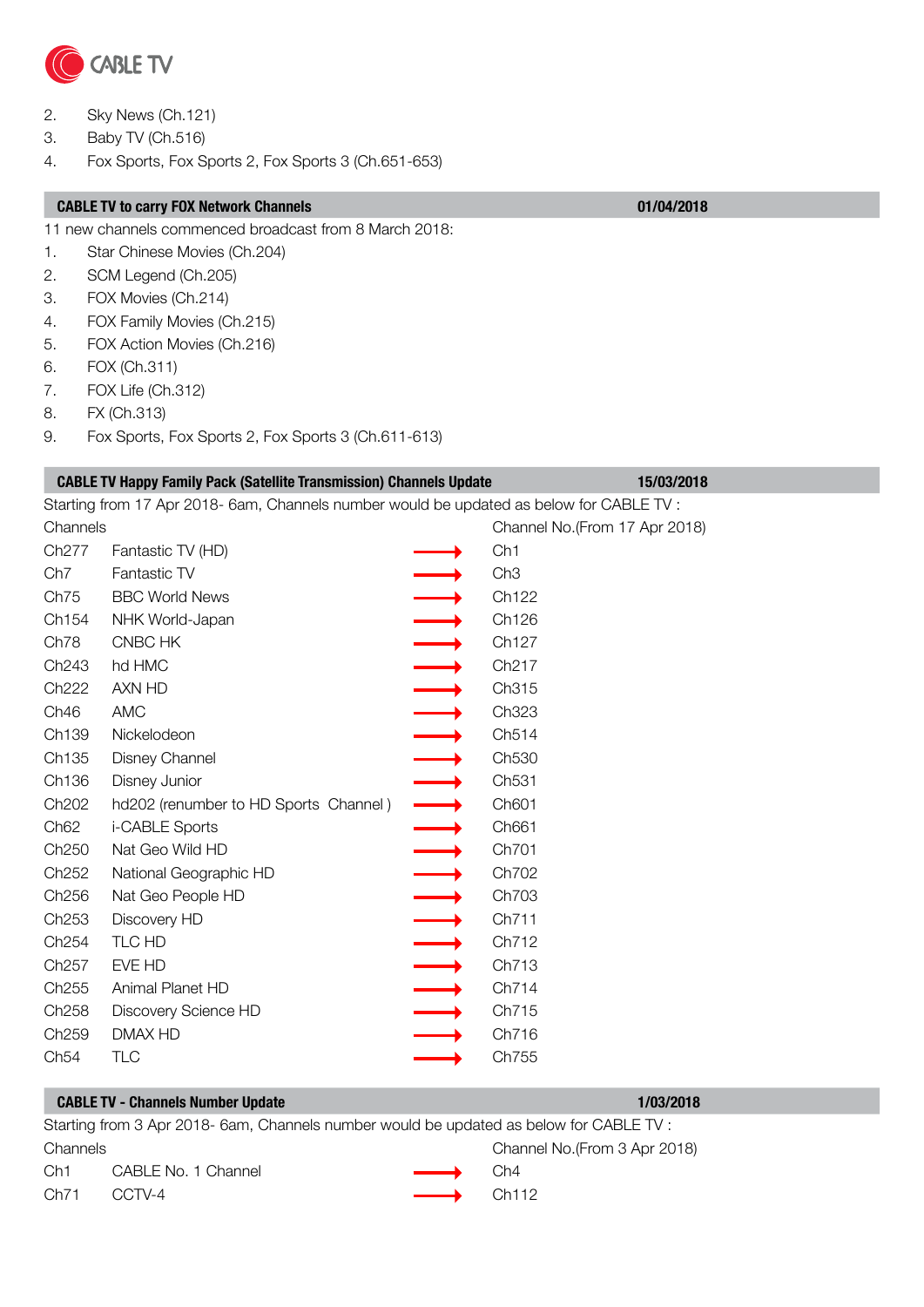

| Ch74              | <b>CNN</b>                            | Ch124             |
|-------------------|---------------------------------------|-------------------|
| Ch <sub>213</sub> | <b>HD Drama Channel</b>               | Ch302             |
| Ch14              | Phoenix HK Channel                    | Ch304             |
| Ch <sub>231</sub> | Sony Channel HD                       | Ch316             |
| Ch <sub>280</sub> | <b>Blue Ant Ent HD</b>                | Ch317             |
| Ch <sub>281</sub> | <b>Blue Ant Extreme HD</b>            | Ch318             |
| Ch <sub>233</sub> | Fashion TV HD                         | Ch319             |
| Ch <sub>228</sub> | tvN HD                                | Ch320             |
| Ch132             | Azio International Channel            | Ch334             |
| Ch13              | Drama Channel                         | Ch372             |
| Ch31              | Sony Channel                          | Ch374             |
| Ch11              | Children                              | Ch501             |
| Ch140             | <b>CBeebies</b>                       | Ch517             |
| Ch <sub>60</sub>  | <b>Sports Times</b>                   | Ch600             |
| Ch <sub>201</sub> | hd201 (rename to HD Sports 2 Channel) | Ch602             |
| Ch <sub>64</sub>  | Soccer Betting                        | Ch604             |
| Ch <sub>63</sub>  | Ch63 (rename to Sports Plus)          | Ch605             |
| Ch <sub>65</sub>  | <b>Odds Express</b>                   | Ch606             |
| Ch167             | <b>TEN Cricket</b>                    | Ch <sub>622</sub> |
| Ch61              | Super Soccer (Sports 2 Channel)       | Ch662             |
| Ch <sub>251</sub> | Discovery Asia                        | Ch710             |
| Ch230             | <b>BBC Lifestyle HD</b>               | Ch720             |
| Ch <sub>49</sub>  | <b>BBC Earth</b>                      | Ch721             |
| Ch <sub>56</sub>  | Nat Geo People                        | Ch753             |
| Ch57              | <b>EVE</b>                            | Ch756             |
| Ch58              | Discovery Science                     | Ch758             |
| Ch59              | <b>DMAX</b>                           | Ch759             |

|                   | <b>CABLE TV - Channels Number Update</b>                                                 | 12/02/2018                     |
|-------------------|------------------------------------------------------------------------------------------|--------------------------------|
|                   | Starting from 13 Mar 2018- 6am, Channels number would be updated as below for CABLE TV : |                                |
| Channels          |                                                                                          | Channel No. (From 13 Mar 2018) |
| Ch <sub>5</sub>   | <b>Top News</b>                                                                          | Ch <sub>110</sub>              |
| Ch77              | Bloomberg TV                                                                             | Ch <sub>128</sub>              |
| Ch72              | CGTN                                                                                     | Ch <sub>129</sub>              |
| Ch <sub>48</sub>  | Thrill                                                                                   | Ch <sub>219</sub>              |
| Ch <sub>212</sub> | <b>HD Entertainment Channel</b>                                                          | Ch <sub>301</sub>              |
| Ch25              | Animax                                                                                   | Ch <sub>321</sub>              |
| Ch148             | <b>NHK World Premium</b>                                                                 | Ch <sub>322</sub>              |
| Ch <sub>36</sub>  | Comedy Central Asia                                                                      | Ch <sub>324</sub>              |
| Ch <sub>150</sub> | Arirang TV                                                                               | Ch325                          |
| Ch <sub>153</sub> | Australia Plus                                                                           | Ch326                          |
| Ch <sub>93</sub>  | STAR Chinese Channel                                                                     | Ch <sub>332</sub>              |
| Ch <sub>37</sub>  | MTV China                                                                                | Ch <sub>333</sub>              |

Ch28 tvN Ch377 Ch203 hd203 (rename to HD Channel 603) Ch603 Ch164 Sports Illustrated 1 Ch621 Ch131 BBC Lifestyle Ch760 Ch144 Zee TV **Changes Changes** Ch851 Ch145 Zee News **Changes Character Changes** Ch852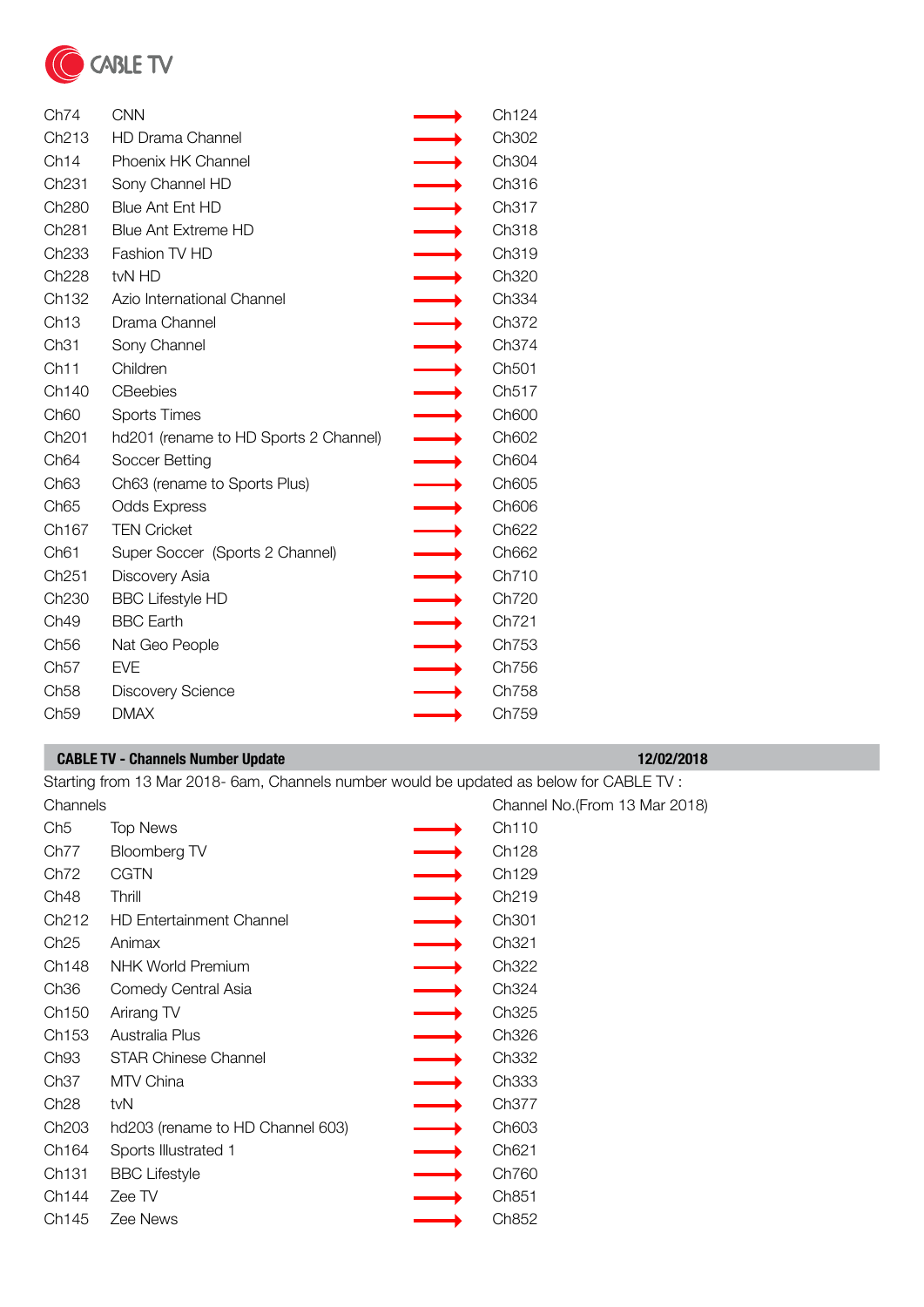|                        | Ch146 Zee Cinema                 |                   | Ch853             |
|------------------------|----------------------------------|-------------------|-------------------|
| Ch <sub>147</sub> Zing |                                  |                   | Ch854             |
|                        | Ch180 CAT Preview                |                   | Ch900             |
|                        | Ch <sub>181</sub> Channel Blue   |                   | Ch <sub>901</sub> |
|                        | Ch182 Naughty Girls              | $\longrightarrow$ | Ch902             |
|                        | Ch183 Channel Cherry             |                   | Ch903             |
|                        | Ch <sub>184</sub> Channel Cosmos |                   | Ch <sub>904</sub> |
|                        |                                  |                   |                   |

# **CABLE Express Service (Satellite Transmission) - Channels Update 15/09/2017**

Ch8 Finance Info Channel will cease broadcasting on 17/10/2017. Programmes from Ch8 will continue broadcasting on Ch208 in HD format.

# **CABLE Express Service (Satellite Transmission) – Channels Update 25/07/2017**

From Aug 31, 2017 5:30am, channels would be updated as below for CABLE Express Service (Satellite Transmission):

- Fantastic TV Chinese Channel commences broadcast on Channel 7. - Channel 132 Azio International Channel cease broadcast.

# **i-CABLE Top News – Channels Update 19/04/2017**

From 2/5/17 at 5am, all programs from Ch7 i-CABLE Top News will be broadcasting on Ch5.

# **Finance Info Channel in HD commences broadcast in CABLE TV 16/11/2016**

Finance Info Channel in HD will commence broadcast from 6 am on Nov 28, 2016. Bringing you 24-7 finance & property info and lifestyle programs like never before!

### **CABLE DIY – Channels Update 16/11/2016**

From 28/11/16 at 9am, programs from Ch8 Finance Info Channel will continue broadcasting on Ch208 in SD format. Ch8 will cease broadcasting on 13/12/16 at 9am.

### **CABLE Express Service (Satellite Transmission) 16/11/2016**

Ch208 will cease broadcasting on 22/11/16 at 4am. Programmes from Ch208 will continue broadcasting on Ch8 Finance Info Channel.

# **CABLE TV to carry RTL CBS Entertainment HD 22/09/2016**

RTL CBS Entertainment HD commences broadcast on Channel 280. Bring you the best entertainment with mix of popular US & UK daily programs through top-rated drama, reality show and live broadcast of awards ceremony.

### **CABLE TV to carry RTL CBS Extreme HD 22/09/2016**

RTL CBS Extreme HD commences broadcast on Channel 281. The channel is destination for extreme and action-packed content with a thrilling combination of drama, stunts and adventure-reality show.

### **CABLE TV to carry BBC Lifestyle HD 22/09/2016**

BBC Lifestyle HD commences broadcast on Channel 230. Our real human stories will guide you into transforming your world; from revamping your home to invigorating your cooking and helping you to become healthier, happier and get the best out of life. Inspiring, daring and always in the know, this sassy and energetic channel is alive with inspirational ideas to transform your life.

### **CABLE TV to carry Sony Channel HD 22/09/2016**

Sony Channel HD commences broadcast on Channel 231. Provide premier entertainment with drama, comedy, lifestyle, reality series and Hollywood movies.

### **CABLE TV to carry National Geographic Channel HD 22/09/2016**

National Geographic Channel HD commences broadcast on Channel 252. Offer viewers a truly unforgettable TV experience in amazing detail and vibrant color.

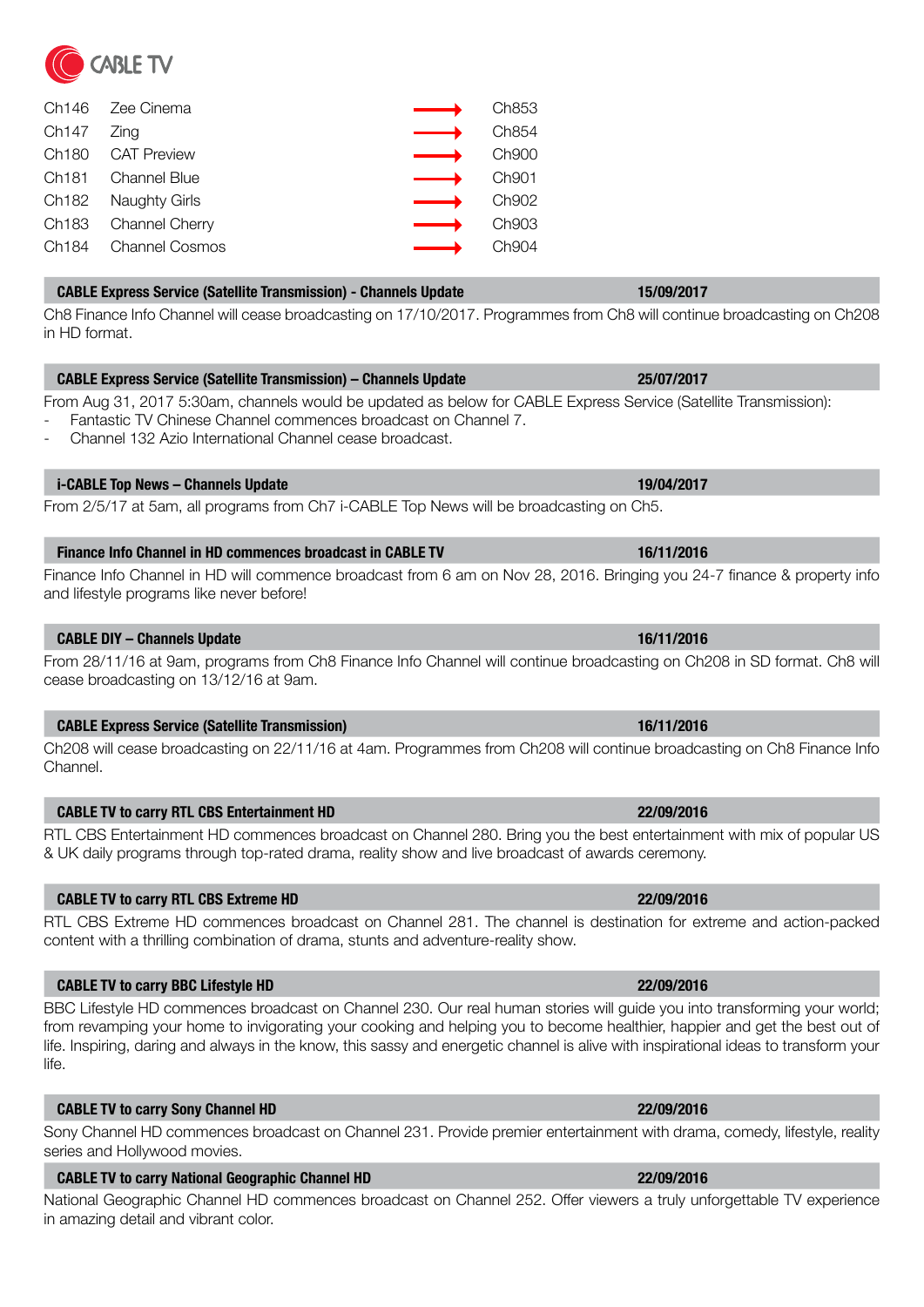# **CABLE TV to carry Nat Geo People HD 22/09/2016**

Nat Geo People HD commences broadcast on Channel 256. Lifestyle channel about fascinating places and inspiring real life stories. Celebrate new breed of people, food and lifestyle for inspire and real taste of life.

# **CABLE TV to carry Discovery HD 22/09/2016**

Discovery HD commences broadcast on Channel 253. Offer high-quality non-fiction entertainment from adventure, cultural and topical documentaries.

### **CABLE TV to carry TLC HD 22/09/2016**

TLC HD commences broadcast on Channel 254. The channel is a global lifestyle and entertainment destination featuring real life stories and universal themes.

### **CABLE TV to carry Animal Planet HD 22/09/2016**

Animal Planet HD commences broadcast on Channel 255. The channel is the world's only brand that devoted to animals, from wildlife to pet.

# **CABLE TV to carry EVE HD 22/09/2016**

EVE HD commences broadcast on Channel 257. The channel brings female perspective of the world that showcasing amazing stories from the lives of women today.

### **CABLE TV to carry Discovery Science HD 22/09/2016**

Discovery Science HD commences broadcast on Channel 258. The channel is the dedicated network to making science programming from the depths of our galaxy to the practical science.

# **CABLE TV to carry DMAX HD 22/09/2016**

DMAX HD commences broadcast on Channel 259. The channel is the factual entertainment destination for young men. From cars and combat to extreme antics and enterprise.

### **Notice - Suspicious Sales Calls 01/09/2016**

Telephone sales provide consumers with a convenient and efficient way of obtaining sales information and services. However, there have from time to time been news reports of suspicious calls soliciting personal information for illicit sales purposes. Some would even falsely hold out as representing a certain organization so as to gain your trust. To ensure that valued i-CABLE subscribers would not be affected by such calls, we would wish to offer the following information for your kind reference:

- 1. Our telephone sales agents will identify the name of our Company and the purpose of the call. All our calls start with the prefix 3798 for your easy identification.
- 2. We would contact customers between 9 am and 10 pm only (or at such other times as requested by customers).
- 3. Our agent will always provide you with his/her name and staff number upon your request.
- 4. If you have any doubts about the call, please refrain from providing any personal information.

We attach great significance to customer data protection and have set up a special hotline at 1832 978 (9 am - 12 am) for verifying the identity of our sales agents.

### **General Terms and Conditions update 16/05/2016**

Relocation policy under the General Terms and Conditions have been updated. For details, please refer to the below link: CABLE TV (Clause 13): http://www.cabletv.com.hk/en/editor.php?id=MTA0

### **All Sports Network rebrands to Sport Illustrated 1 on May 16 16/05/2016**

Sports Illustrated 1 is the destination for sports fans. Featuring live games including NHL, NCAA Basketball and Football, NLL, NASCAR and Extreme Sports, daily sports news and award-winning sports films and series.

### **News Channel in HD commences broadcast in CABLE TV <b>23/12/2015 23/12/2015**

Channel 209 News Channel in HD will commence broadcast from 7pm on Dec 31, 2015. Covering the latest local, finance news, and international outbreak in HD that brings you a whole new experience.



# **CABLE TV**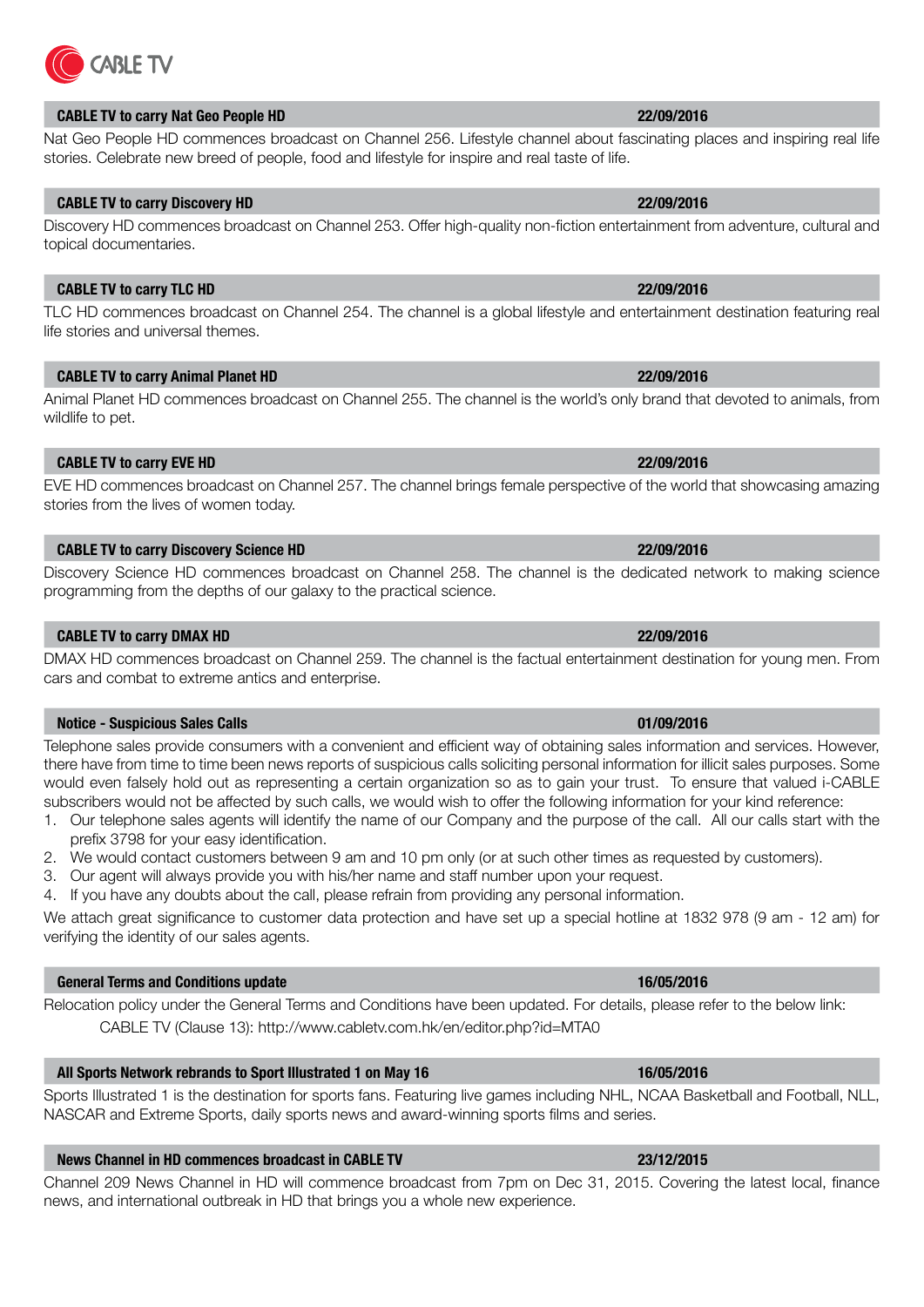# **CABLE DIY – Channels Update 23/12/2015**

Ch209 News Channel will commence broadcast from 7pm on Dec 31 2015, all programmes from Ch9 News Channel will continue broadcasting on Ch209 in SD format from 1 Feb, 2016.

# **CABLE Express Service (Satellite Transmission) 23/12/2015**

Channel 209 News Channel in HD will commence broadcast from 6am on Jan 1, 2016, all programmes from Channel 9 News Channel will continue broadcasting on Channel 209.

### **i-CABLE Shop Notice 14/12/2015**

i-CABLE Tseung Kwan O & Fortress Hill shop will operate until Dec 31, 2015. You can now visit www.cabletv.com.hk/onlinecentre to subscribe, renew, bill checking, service account management, forms download, technical support and more at anytime.

### **MGM will be rebranded to AMC on Dec 31 24/12/2014**

Founded out of a love of great craftsmanship and extraordinary stories, AMC offers acclaimed movies and premium original series. AMC has produced some of the most awarded and critically acclaimed hit drama series of our time. Whether commemorating favorite films from every genre and decade, or creating acclaimed original programming, AMC brings to its audience something deeper, something richer, something more.

# **CABLE TV to carry AXN HD 15/10/2014**

AXN HD commences broadcast on HD Channel 222.

AXN HD is AXN in high definition targets the upscale, affluent adults aged 18-39. It delivers first run and exclusive, exhilarating drama series, blockbuster features, adventure and competitive reality shows, as well as made-in-Asia AXN original productions.

### **Sony Entertainment Television will be renamed to Sony Channel on Oct 15 09/10/2014**

Sony Channel is the premier destination for female-skewing entertainment with the biggest and best of Hollywood. Designed for the socially connected viewer, it offers captivating and talked-about drama, comedy, lifestyle and reality series airing close to US telecasts, and popular feel-good movies.

### **Discovery is to launch EVE channel 01/08/2014**

With effect from today Discovery Home & Health is to rename as EVE.

EVE is a factual entertainment network for women which provides an unabashed female perspective of the world, showcasing the myriad of amazing stories from the lives of women today. EVE empowers women by providing insights to a comprehensive range of topics that touch the lives of every woman, no matter what they do or where they live – connecting them through content that features unique perspectives and experiences of parenting, careers, relationships, health and entertainment.

### **CABLE TV to carry Sony Entertainment Television 29/07/2014**

Sony Entertainment Television commences broadcast on Channel 31.

Sony Entertainment Television is the one-stop destination for wickedly juicy TV - appealing to discerning females, who like their entertainment sassy and fun, with a pinch of mischief. SONY TV provides stylish entertainment – sexy, chic and witty shows – centered around fashion, lifestyle, design, food, romance and celebrity gossip. Comprising first-run hits from the U.S., the tantalising programming line-up features a variety of genres that will strike a chord with all audiences – fun and engaging drama series, trendy lifestyle-related reality shows and celebrity-driven variety shows.

### **CABLE TV to carry beTV 29/07/2014**

beTV commences broadcast on Channel 34.

beTV is Asia's entertainment hangout for drama, comedy, mystery and lifestyle programs. With first-run and exclusive content including multi-award winning, brand new shows and returning hits, beTV is a broad general entertainment channel which is female skewing and draws a core young adult audience ages 18 – 34.

### **CABLE DIY - Channel Update 11/07/2014**

From 29 Jul 2014, New channels 31 Sony Entertainment Television, 34 beTV and 36 Comedy Central Asia commence broadcast, Channels 132 Yoshimoto Azio, 134 JET TV and 153 Australia Network will cease.

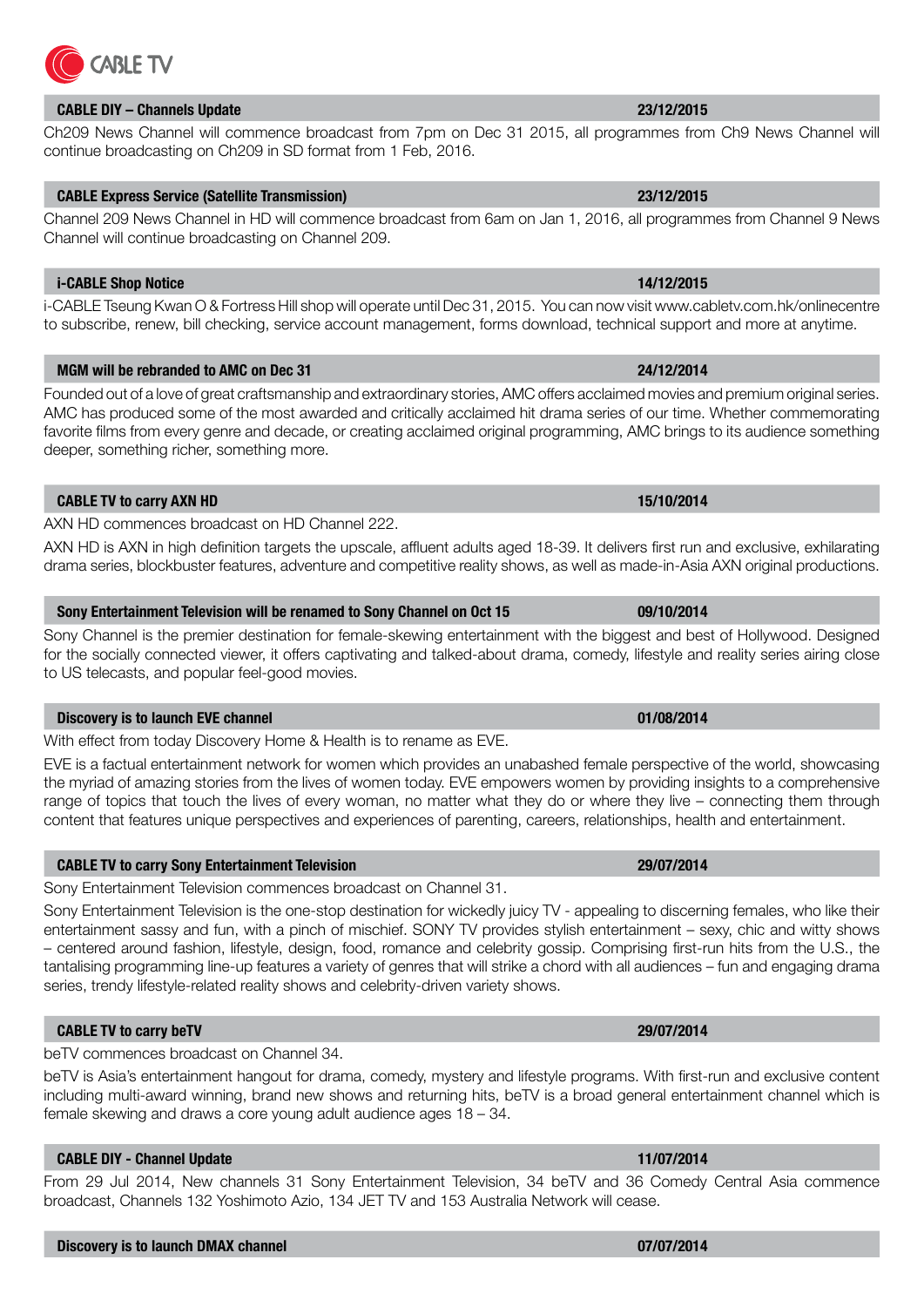| Handling fee adjustment for bill payment at 7-Eleven | 26/05/2014 |
|------------------------------------------------------|------------|
|                                                      |            |

From Jun 26, 2014, handling fee for bill payment at 7-Eleven will be adjusted to \$3 per transaction.

### **The Round 2 Lucky Draw result of "CABLE TV 20th Anniversary Lucky Draw" 03/03/2014**

Round 3 & Round 4 of "CABLE TV 20th Anniversary Lucky Draw" were completed on Jan 30, 2014. Winners have been notified individually for prize collection. Names and CABLE TV account numbers of the winners are as follows.

Prize of Round 3: A pair of return economy air tickets to Bangkok and 3 nights stay at the Baiyoke Sky Hotel (1 winner) Name: Zhong Ligin

Account No.: XXXXXX8196 Prize of Round 4: A set of PlayStation 4 (2 winners) Name: Shui Tak Wing Account No.: XXXXXX8106 Name: Mok Wing Tai, Kevin Account No.: XXXXXX8100 Trade Promotion Competition License Number: 41979 and 41980

### **Nat Geo Adventure will be renamed to Nat Geo People on Mar 1 07/02/2014**

Nat Geo People is pursuing more host and talent driven programs, with new positioning of representing a "new era of exploration". Nat Geo People offers unfiltered, intimate access to the true stories of real people all over the world, exploring fascinating people as well as different lifestyles, journeys and adventures.

### **The Round 2 Lucky Draw result of "CABLE TV 20th Anniversary Lucky Draw" 29/11/2013**

Round 2 of "CABLE TV 20th Anniversary Lucky Draw" is finished on Nov 25, 2013. Winner will be notified individually for prize collection. The winner and CABLE TV account number are as follows. Prize of Round 2: Hi-5 House Party Asia Tour Hong Kong tickets for 4 persons (1 winner) Name: Tang Hui Ning Account No.: 17783118100 Trade Promotion Competition License Number: 41979 and 41980

# **The Round 1 Lucky Draw result of "CABLE TV 20th Anniversary Lucky Draw" 15/11/2013**

Round 1 of "CABLE TV 20th Anniversary Lucky Draw" had completed on Nov 11, 2013. The winner will be notified individually to collect the prize. The winner and CABLE TV account number are as follows.

The prize of Round 1: Mnet Asian Music Awards (MAMA) 2013 tickets for 2 persons (1 winner) Name: Lam Sing Fai Account No.: 17784918113 Trade Promotion Competition License Number: 41979 and 41980

# **General Terms and Conditions update 15/11/2013**

Service termination and charges under the General Terms and Conditions have been updated. For details, please refer to the below link:

CABLE TV (Clause 8): http://www.cabletv.com.hk/en/editor.php?id=MTA0

With effect from today Discovery Turbo is to rename as DMAX.

DMAX is the definitive factual entertainment network for young men who live life to the absolute fullest. From cars and combat to extreme antics and enterprise, the channel is designed for the infotainment junkie's insatiable appetite for smarts, wit and adrenalin. DMAX is targeted at men aged 18-45, and offers viewers the opportunity to step out of their daily lives and go on a wild adventure, with programming ranging from turbo charged rides and the great outdoors to transactional reality and male lifestyle.

### **CABLE TV to carry Comedy Central Asia 27/06/2014**

**CABLE TV** 

Comedy Central Asia commences broadcast on Channel 36.

The only all-comedy brand entertainment channel - Comedy Central Asia with provocative original programming, stand-up and sketch comedy, plus offbeat comedy TV series like Emmy ® and Peabody ® award-winning content, such as "The Daily Show with Jon Stewart", "Saturday Night Live", "South Park", along with "Betty White's off their rockers"and more. With one of the world's biggest comedy networks, Comedy Central Asia has become the ultimate destination for all kinds of humour!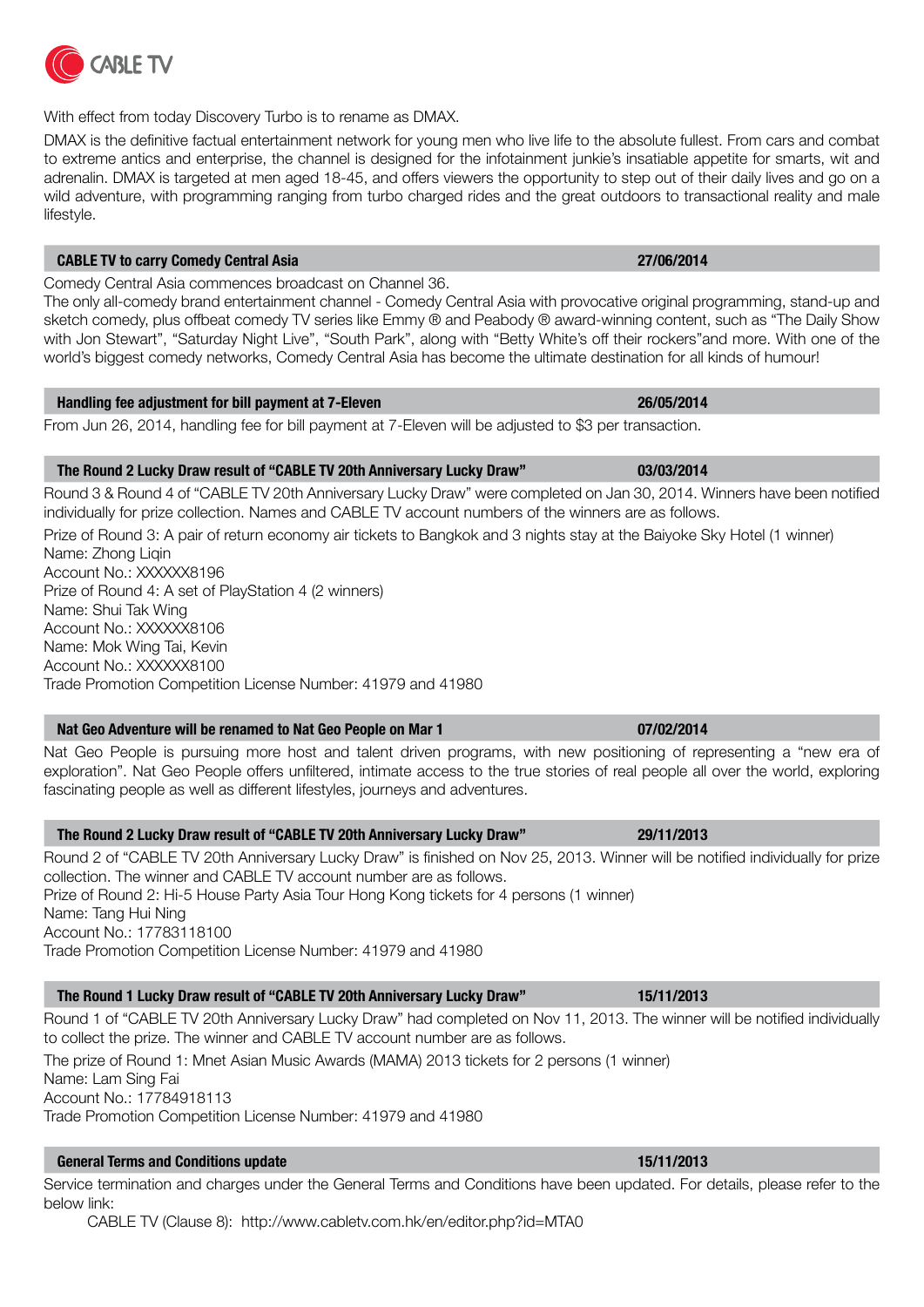# **Service Charge Update 24/10/2013**

From 12 December 2013, the Additional Service Rates will be updated. For details of additional service rates, please refer to the below link:

http://www.cabletv.com.hk/en/editor.php?id=MTIx

# **CABLE DIY - Adding New Channels 19/08/2013**

From 17 Sep, two channels will be added to the platform :

- CNBC HK (Ch 78) to provide finance news,

- Australia Network (Ch 153) to offer a mixture of Australian lifestyle and sports program.

Service of Ch 61and Ch 62 will cease on same day, please tune to Ch 201 & Ch 202 to continue the enjoyment of the same sports program (including UEFA Champions League).

### **CABLE TV to carry Lejel Home Shopping 14/06/2013**

Lejel Home Shopping commences broadcast on Channel 2.

Lejel Home Shopping is a brand new 24 hours home shopping channel to let you purchase your favorite items at home. It also provides the latest market products information.

### **New Fan.Channel and CABLE Drama Channel land on 1 Jun 13/05/2013**

New Fan.Channel and CABLE Drama Channel land on 1 Jun.

Turns to Ch.212/Ch.12 HD Fan.Channel for local creative entertainment mix, and turns to Ch.213/Ch.13 HD CABLE Drama Channel for top drama series 24-hour everyday.

### **CABLE TV BPL Channel Update 13/05/2013**

The 2012 - 13 Barclays Premier League will be ended on 19 May, 2013. Please refer to the below link for the updated channel line-up for all "Sports HD" and related packs. www.cabletv.com.hk/channel\_update

# **"Data Privacy Policy Statement" and "General Terms and Conditions" Update 27/03/2013**

"Data Privacy Policy Statement" and "General Terms and Conditions" of CABLE TV has been updated. For details, please visit: www.cabletv.com.hk/en/\_privacypolicy.php (Data Privacy Policy Statement) www.cabletv.com.hk/en/\_teams\_cabletv.php (General Terms and Conditions)

### **General T&Cs update 28/02/2013**

General Terms and Conditions of CABLE TV have been updated. For details, please visit www.cabletv.com.hk/tnc/en

### **CABLE TV HD BPL Channel Updat 22/02/2013**

Ch 204 will continue until March 5, 2013

Please find below broadcast arrangements of soccer matches: Barclays Premier League: Ch 200, Ch 201, Ch 202 and Ch 203

UEFA Champions League/ UEFA Europa League/ Bundesliga: Ch 201, Ch 202 and Ch 203

\*Ch 200, Ch 201 and Ch 203 will be available for service carried by satellite transmission

# **CABLE TV to carry Shandong Satellite TV 24/11/2012**

Shandong Satellite TV commences broadcast on Channel 96.

Shandong Satellite TV offers a wide range of programming including news, entertainment and drama like "Legend of Songs" and "Shandong News". Shandong Satellite TV over 24 hours and during prime time took the first and the third place respectively among the nation's provincial satellite channels.

# **tvN & tvN HD will rename to Channel M & Channel M HD 22/11/2012**

Channel 28 & hd228 will be renamed from tvN & tvN HD to Channel M & Channel M HD from Nov 23. Channel M & Channel M HD is a K-Pop channel in which mainly focus on K-Pop show, Concert and other contents include Drama, Variety, K-Entertainment news, Lifestyle, especially add best selected K-Movies and providing more than 700-hour First & Exclusive programs. Channel M & Channel M HD simulcast.

**CABLE TV**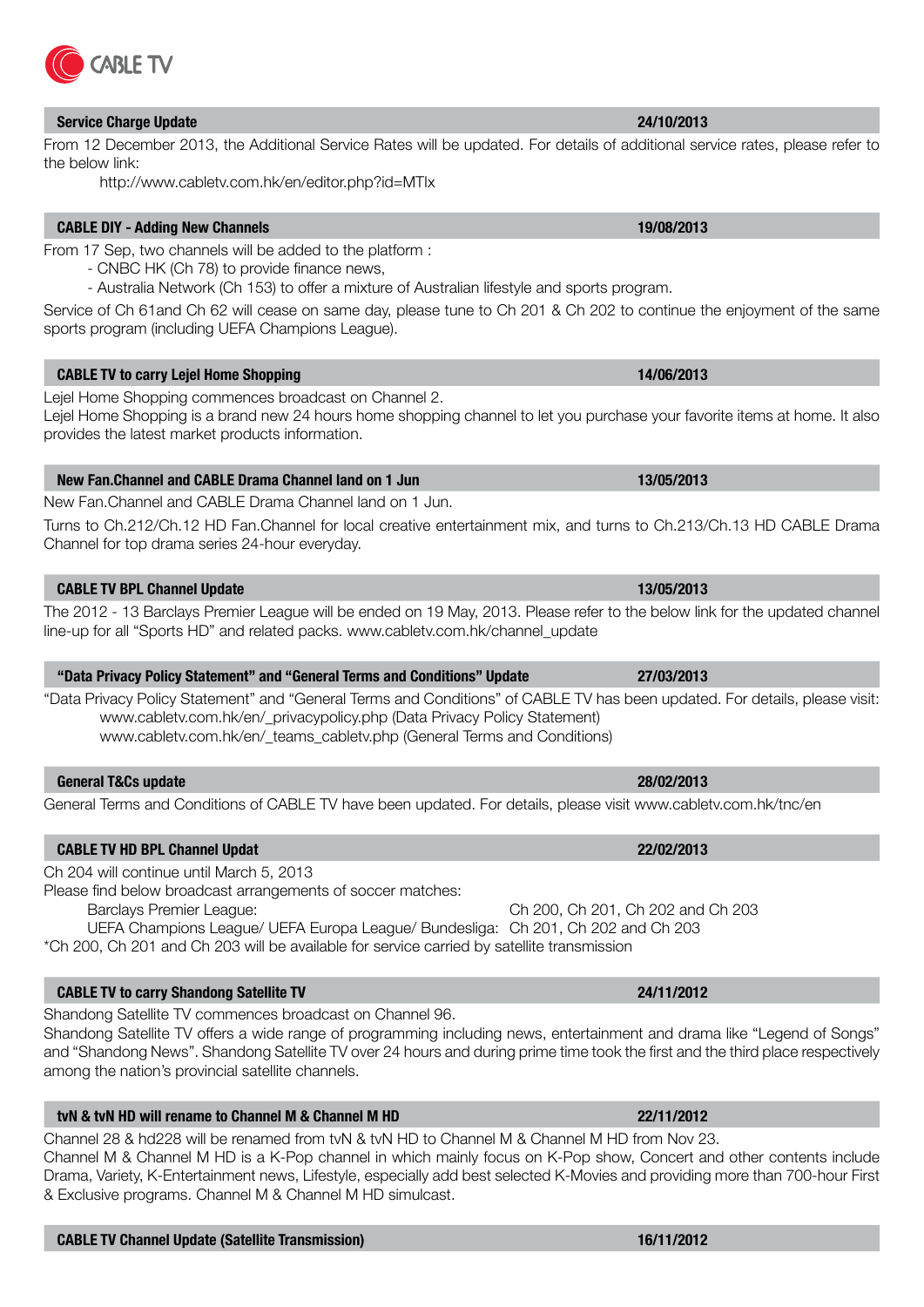

- i. New complimentary chM channel (Ch.28) to present you prevailing and trendy K-POP moves;
- ii. Free upgrade of 2 movie channels (Ch.41/ Ch.43) to HD format (Ch.241/ Ch.243) respectively for enhancement of movie quality;
- iii. Free upgrade of 3 sport channels\* (Ch.300/ Ch.301/ Ch.304) to HD format (Ch.200/ Ch.201/ Ch.204) respectively for enhancement of display quality; and
- iv. Suspend 2 SD channels (Ch.63/ Ch.65) for future development.

The above updates would be effective from 17 December 2012, please refer to the below website for detailed channel lineup: Chinese version: www.cabletv.com.hk/bss

English version: www.cabletv.com.hk/bss\_en

\*Applicable to subscribers with BPL related pack only

### **Boomerang will change to a brand new channel - TOONAMI 05/11/2012**

Channel 30 will change from Boomerang to a brand new channel - TOONAMI from Dec 1.

Toonami is the ultimate home of the superhero. Packed with high-octane, top rating adventure series, Toonami is a dedicated destination for action and anime enthusiasts. A socially-charged, multiplatform experience, it's a full-on boys' superhero fantasy: a full tilt, over the top, roller-coaster ride of adventure, quips, drama and a whole lot more. Featured action franchises include Young Justice, Dragon Ball Z, and Batman: The Brave and the Bold.

### **Revision of General Terms and Conditions of CABLE TV 01/11/2012**

- 3c. CABLE TV is entitled to charge you an Administration Fee and a Rental Fee in accordance with the "Additional Service Charge Table" at www.cabletv.com.hk (the "Website") revised and published from time to time if the rented converter and/or smart card are not returned within 30 days of termination of the subscription or if they are returned damaged.
- 3g. The converter (whether rented or purchased) and/or smart card must be used only at the registered service address where they are installed by CABLE TV. The converter must not be connected to more than one television receiver or to any other equipment. A Relocation Fee will be separately charged in accordance with the Additional Service Charge Table for any use of the converter and/or smart card in or for any place other than the original registered service address. An Unauthorised Use Fee will be separately charged in accordance with the Additional Service Charge Table for any use of the converter and/or smart card in or for any place other than the original registered service address without CABLE TV's prior consent.
- 3h. CABLE TV will refund to you the balance of any advanced payments (including deposit for the converter and/or smart card, if applicable) made by you, less any outstanding and/or applicable fees, rental and charges, if the converter and/or smart card are returned undamaged and in full working order within 3 months after termination of subscription. CABLE TV will not entertain refund requests for converter and/or smart card deposits if such requests are not made within 3 months after termination of subscription. For return instructions, please contact Customer Services.
- 7. You may incur service charges for additional services. For details, please refer to Additional Service Charge Table.
- 13. CABLE TV is entitled to charge you a Service Fee in accordance with the Additional Service Charge Table for every service visit provided at your request if
	- i) the cause of the service visit request or complaint is not related to CABLE TV's services, network or equipment;
	- ii) Despite of your instructions, the technician is denied access to your premises or the relevant common areas in your estate for the scheduled visit due to rejection by you, any of your representative, the manager of the estate or any of his representative; or
	- iii) the technician is not allowed to provide or carry out any necessary installation repairs maintenance inspection services for the scheduled visit due to rejection by you, any of your representative, the manager of the estate or any of his representative.
- 14. A late or invalid payment may be subject to a surcharge in accordance with the Additional Service Charge Table.

### **CABLE TV to carry tvN & tvN HD 15/10/2012**

tvN & tvN HD commence broadcast on Channel 28 and HD Channel 228 respectively.

With the concept of "Korean Star 360", tvN & tvN HD are entertainment channels which combine K-POP, Drama, Variety, Entertainment news and Lifestyle programs and providing more than 1,000h First & Exclusive contents to SEA viewers. tvN & tvN HD simulcast.

### **CABLE TV to carry Fashion TV HD 15/10/2012**

Fashion TV HD commences broadcast on HD Channel 233.

Fashion TV HD is the global multimedia network leader in fashion and lifestyle content and the only 24-hour HD fashion, beauty & lifestyle television station worldwide.